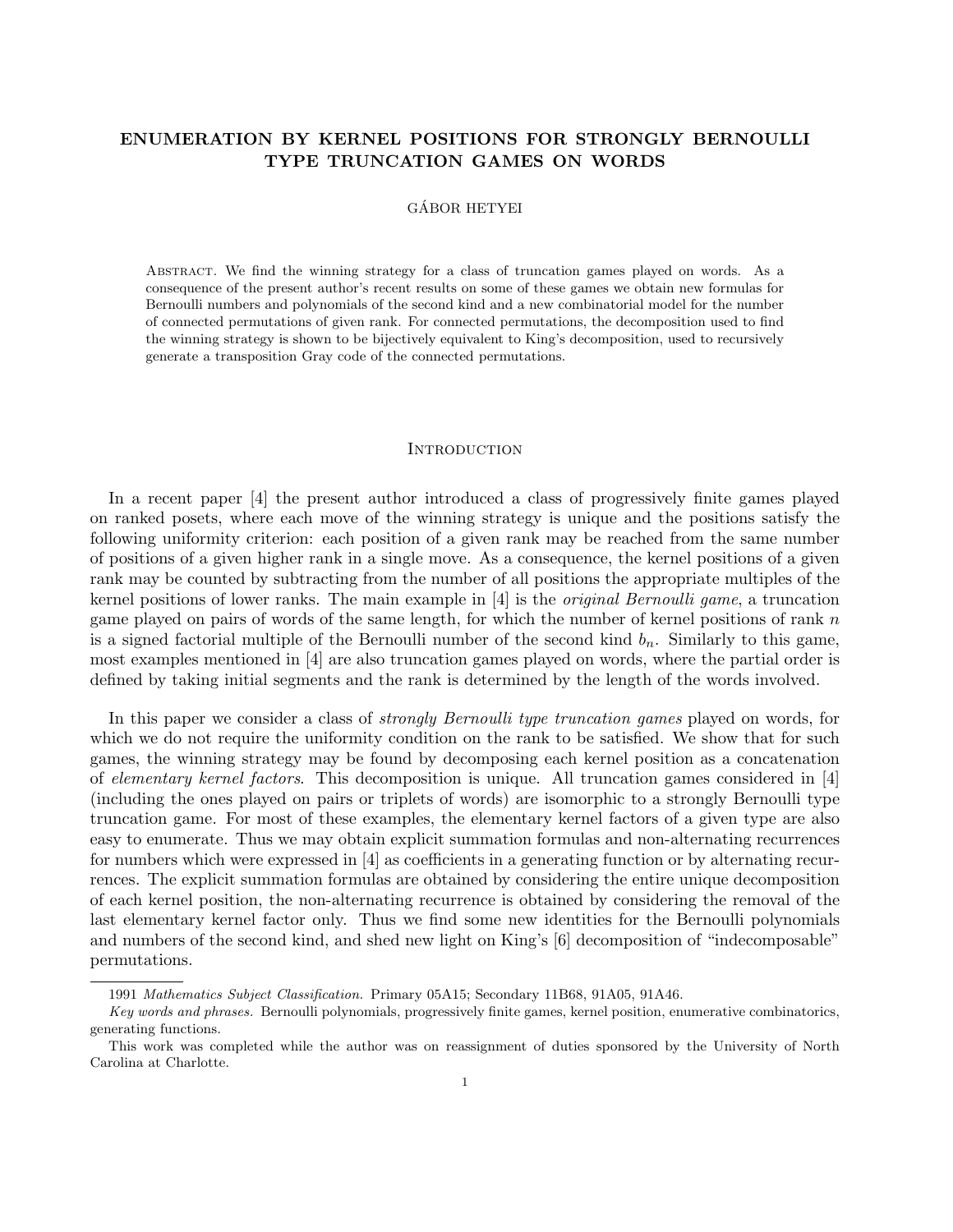### $\alpha$  GÁBOR HETYEI

The paper is structured as follows. After the Preliminaries, the main unique decomposition theorem is stated in Section 2. In the subsequent sections we consider games to which this result is applicable: we show they are isomorphic to strongly Bernoulli type truncation games, we find formulas expressing their elementary kernel factors of a given type, and use these formulas to express the number of kernel positions as an explicit sum and by a non-alternating recurrence. Most detail is given for the original Bernoulli game in Section 3, omitted details in other sections are replaced by references to the appropriate part of this section. As a consequence of our analysis of the original Bernoulli game we obtain an explicit summation formula of the Bernoulli numbers of the second kind, expressing them as a sum of entries of the same sign. We also obtain a non-alternating recurrence for their absolute values.

In Section 4 we consider a restriction of the original Bernoulli game to a set of positions, where the kernel positions are identifiable with the connected or indecomposable permutations forming an algebra basis of the Malvenuto-Reutenauer Hopf algebra [8]. For these the recurrence obtained by the removal of the last elementary kernel factor is numerically identical to the recurrence that may be found in King's [6] recursive construction of a transposition Gray code for the connected permutations. We show that this is not a coincidence: there is a bijection on the set of permutations, modulo which King's recursive step corresponds to the removal of the last elementary kernel factor in the associated place-based non-inversion tables (a variant of the usual inversion tables). Our result inspires another systematic algorithm to list all connected permutations of a given order, and a new combinatorial model for the numbers of connected permutations of order  $n$ , in which this number arises as the total weight of all permutations of order  $n-2$ , such that the highest weight is associated to the permutations having the most *isolated fixpoints* (being thus the "least connected").

Section 5 contains the consequences of our main result to Bernoulli polynomials of the second kind. Here we observe that we obtain the coefficients of these polynomials when we expand them in the basis  $\binom{x+1}{n}$  $\binom{+1}{n}$ :  $n \geq 0$ , and obtain a new formula for the Bernoulli numbers of the second kind.

Finally, in Section 6 we consider the *flat Bernoulli game*, whose kernel positions have the generating function  $t/((1-t)(1-\ln(1-t))$  and conclude the section with an intriguing conjecture that for long random initial word a novice player could not decrease the chance of winning below 50% by simply removing the last letter in the first move.

### 1. Preliminaries

1.1. Progressively finite games. A progressively finite two-player game is a game whose positions may be represented by the vertices of a directed graph that contains no directed cycle nor infinite path, the edges represent valid moves. Thus the game always ends after a finite number of moves. The players take alternate turns to move along a directed edge to a next position, until one of them reaches a winning position with no edge going out: the player who moves into this position is declared a winner, the next player is unable the move.

The winning strategy for a progressively finite game may be found by calculating the *Grundy number* (or Sprague-Grundy number) of each position, the method is well-known, a sample reference is [14, Chapter 11]. The positions with Grundy number zero are called kernel positions. A player has a winning strategy exactly when he or she is allowed to start from a non-kernel position.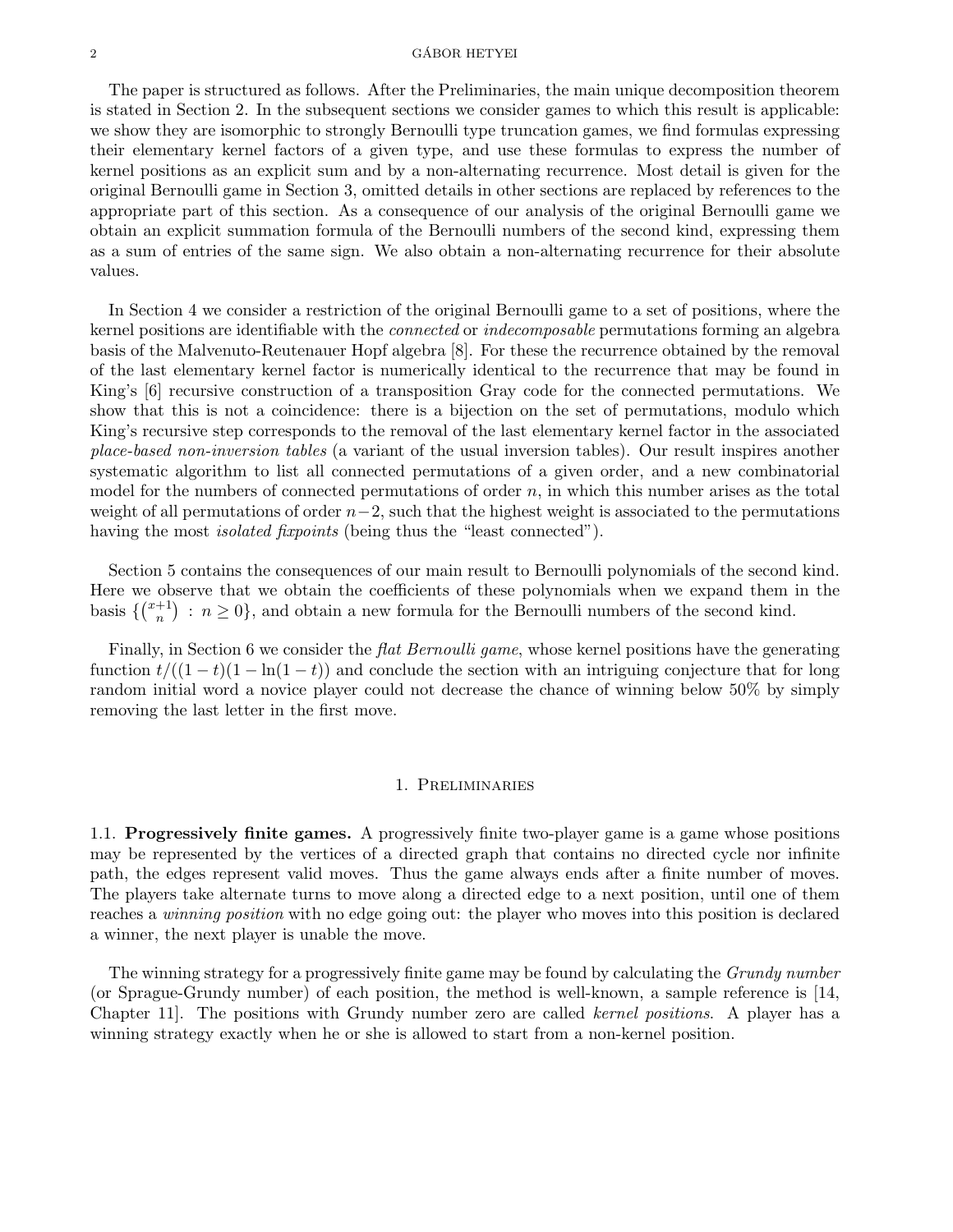1.2. The original Bernoulli game and its generalizations. In [4] the present author introduced the original Bernoulli game as the following progressively finite two-player game. The positions of rank  $n > 0$  in the game are all pairs of words  $(u_1 \cdots u_n, v_1 \cdots v_n)$  such that

- (i) the letters  $u_1, \ldots, u_n$  and  $v_1, \ldots, v_n$  are positive integers;
- (ii) for each  $i \geq 1$  we have  $1 \leq u_i, v_i \leq i$ .

A valid move consists of replacing the pair  $(u_1 \cdots u_n, v_1 \cdots v_n)$  with  $(u_1 \cdots u_m, v_1 \cdots v_m)$  for some  $m \geq 1$  satisfying  $u_{m+1} \leq v_j$  for  $j = m+1, \ldots, n$ . The name of the game refers to the following fact [4, Theorem 2.2].

**Theorem 1.1.** For  $n \geq 1$ , the number  $\kappa_n$  of kernel positions of rank n in the Bernoulli game is given by

$$
\kappa_n = (-1)^{n-1}(n+1)!b_n,
$$

where  $b_n$  is the n-th Bernoulli number of the second kind.

Here the Bernoulli number of the second kind  $b_n$  is obtained by substituting zero into the Bernoulli polynomial of the second kind  $b_n(x)$ , given by the generating function

(1) 
$$
\sum_{n=0}^{\infty} \frac{b_n(x)}{n!} t^n = \frac{t(1+t)^x}{\ln(1+t)},
$$

see Roman [9, p. 116]. Note that [9, p. 114] Jordan's [5, p. 279] earlier definition of the Bernoulli polynomial of the second kind  $\phi_n(x)$  is obtained by dividing  $b_n(x)$  by n!.

The proof of Theorem 1.1 depends on a few simple observations which may be generalized to a class of Bernoulli type games, defined as follows.

**Definition 1.2.** Let P be a (possibly infinite) partially ordered set with a unique minimum element  $\widehat{0}$ , a rank function  $\rho$  satisfying  $\rho(\widehat{0}) = 0$ , and assume that for each  $n \in \mathbb{N}$  the set  $P_n$  of elements of rank n in P is finite. We say that a function  $M : P \longrightarrow \mathcal{P}(P)$  assigning to each  $x \in P$  a subset of P induces a Bernoulli type game if it satisfies the following criteria:

- (i) For each  $x \in P$ ,  $M(x)$  is a (possibly empty) chain in the half-open interval  $[0, x)$ . (In particular,  $M(\hat{0}) = \emptyset.$
- (ii) If  $y_1, y_2 \in M(x)$  and  $y_1 < y_2$  then  $y_1 \in M(y_2)$ .
- (iii) For all  $m < n$  there is a number  $\gamma_{m,n}$  such that each  $y \in P_m$  belongs to  $M(x)$  for exactly  $\gamma_{m,n}$ elements  $x \in P_n$ .

We define the *game induced by*  $(P, M)$  as the two-player game whose set of positions is P and whose valid moves consist of moving from  $x \in P$  to any element of  $M(x)$ . The winning positions are the ones satisfying  $M(x) = \emptyset$ . As it was shown in [4, Proposition 3.3], the numbers  $\kappa_n$  of kernel positions of rank n satisfy the recursion formula

(2) 
$$
|P_n| = \kappa_n + \sum_{m=0}^{n-1} \kappa_m \cdot \gamma_{m,n}.
$$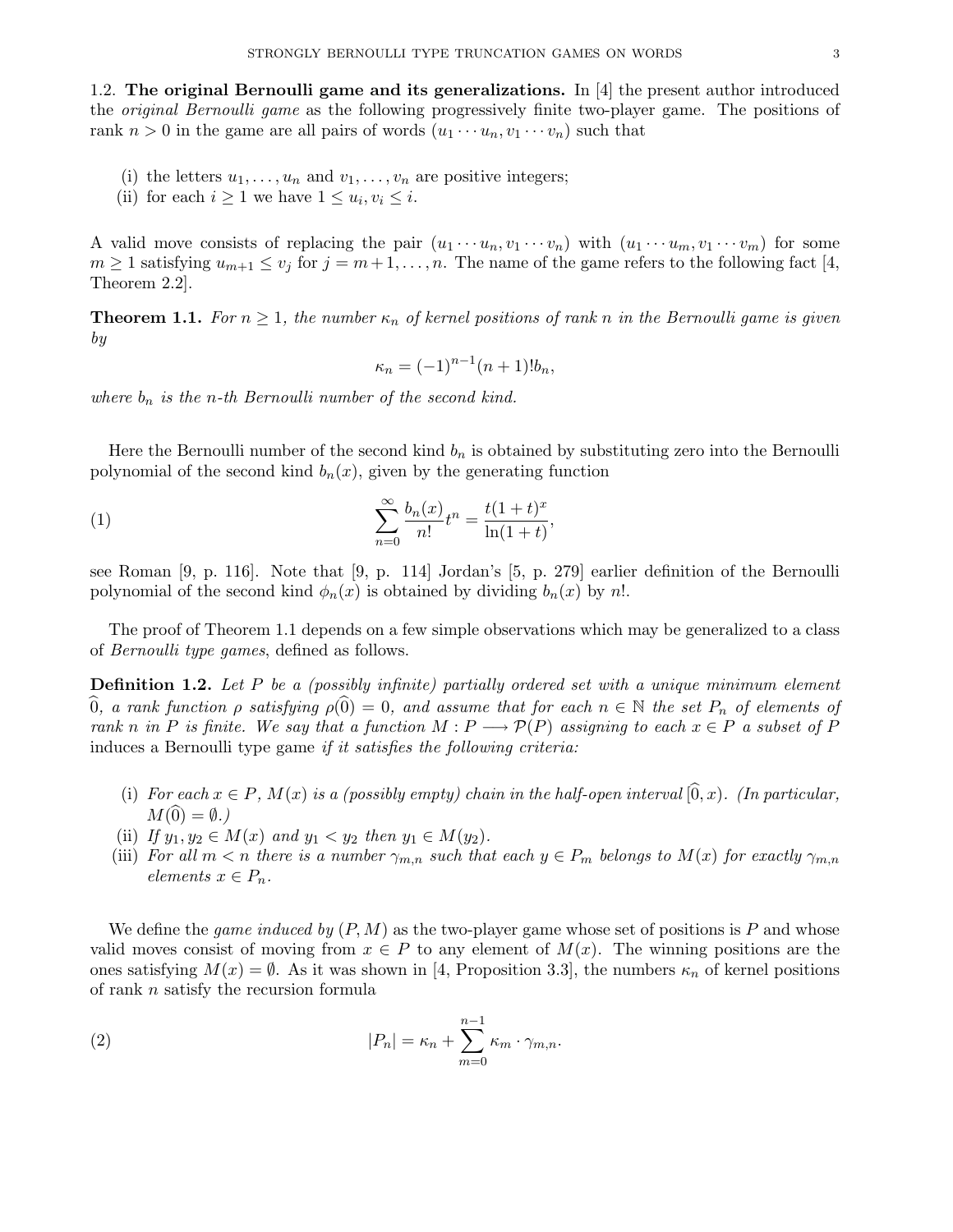### 2. Winning a strongly Bernoulli type truncation game

Let  $\Lambda$  be an alphabet and let us denote by  $\Lambda^*$  the free monoid generated by  $\Lambda$ , i.e., set

$$
\Lambda^* := \{v_1 \cdots v_n : n \ge 0, \forall i (v_i \in \Lambda)\}.
$$

Note that  $\Lambda^*$  contains the empty word  $\varepsilon$ .

**Definition 2.1.** Given a subset  $M \subseteq \Lambda^* \setminus \{\varepsilon\}$ , we define the truncation game induced by M as the game whose positions are the elements of  $\Lambda^*$ , and whose valid moves consist of all truncations  $v_1 \cdots v_n \to v_1 \cdots v_i$  such that  $v_{i+1} \cdots v_n \in M$ .

Note that  $\varepsilon \notin M$  guarantees that the truncation game induced by M is progressively finite, we may define the rank of each position as the length of each word. This rank decreases after each valid move.

**Definition 2.2.** Given  $M \subset \Lambda^* \setminus \{\varepsilon\}$ , and  $P \subseteq \Lambda^*$ , we say that P is M-closed if for all  $v_1 \cdots v_n \in$  $\Lambda^* \setminus \{\varepsilon\}, v_1 \cdots v_i \in P$  and  $v_{i+1} \cdots v_n \in M$  imply  $v_1 \cdots v_i \in P$ . For an M-closed P, the restriction of the truncation game induced by  $M$  to  $P$  is the game whose positions are the elements of  $P$  and whose valid moves consist of all truncations  $v_1 \cdots v_n \to v_1 \cdots v_i$  such that  $v_{i+1} \cdots v_n \in M$  and  $v_1 \cdots v_n \in P$ . We denote this game by  $(P, M)$ , and call it the truncation game induced by M on P.

Clearly the definition of being M-closed is equivalent to saying that the set  $P$  is closed under making valid moves.

**Definition 2.3.** We say that  $M \subset \Lambda^* \setminus \{\varepsilon\}$  induces a Bernoulli type truncation game if for all  $0 < i < n$ ,  $v_1 \cdots v_n \in M$  and  $v_{i+1} \cdots v_n \in M$  imply  $v_1 \cdots v_i \in M$ . If M is also closed under taking nonempty initial segments, i.e.,  $v_1 \cdots v_n \in M$  implies  $v_1 \cdots v_m \in M$  for all  $m \in \{1, \ldots, n\}$  then we say that M induces a strongly Bernoulli type truncation game. If M induces a (strongly) Bernoulli type truncation game, we call also  $(P, M)$  a (strongly) Bernoulli type truncation game for each M-closed  $P \subseteq \Lambda^*$ .

Every strongly Bernoulli type truncation game is also a Bernoulli type truncation game. The converse is not true: consider for example the set  $M$  of all words of positive even length. It is easy to see that the truncation game induced by  $M$  has the Bernoulli property, but it is not strongly Bernoulli since  $M$  is not closed under taking initial segments of odd length. The notion of a Bernoulli type truncation game is close to a special case of Definition 1.2, since each M-closed  $P \subseteq \Lambda^*$  is partially ordered by the relation  $v_1 \cdots v_m < v_1 \cdots v_n$  for all  $m < n$ . In particular, Definition 2.3 is similar to condition (ii) in Definition 1.2, since it has the following consequence:

**Corollary 2.4.** In any Bernoulli type truncation game, if  $v_1 \cdots v_n \to v_1 \cdots v_i$  and  $v_1 \cdots v_n \to v_1 \cdots v_j$ are valid moves for some  $i < j$  then  $v_1 \cdots v_j \rightarrow v_1 \cdots v_i$  is also a valid move.

Note however, that in the above definitions we do not make any requirement similar to condition (iii) in Definition 1.2. This "uniformity" requirement is necessary only when we want to count the kernel positions  $\kappa_n$  "externally", and obtain an instance of the recursion formula (2). Here we want to describe the kernel positions "internally", and count them using this description. An internal description of the kernel positions in a game satisfying Definition 1.2 was already given in [4], however that description does not seem to be conducive to count all kernel positions of a given rank. Here we show that an improved description may be given for all strongly Bernoulli type truncation games that allows counting all kernel position of a given rank for many examples. The question whether the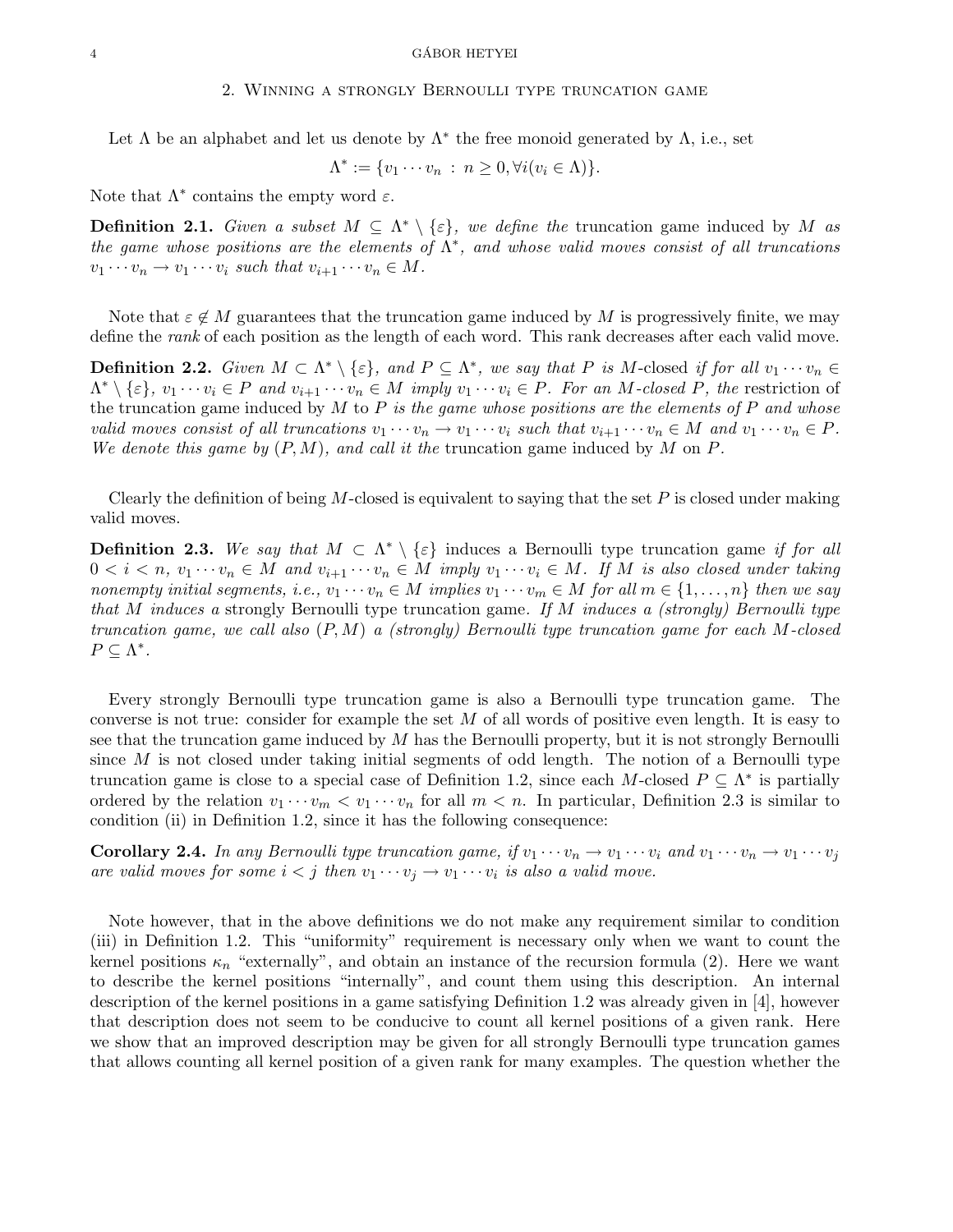results presented in this section may be generalized to all Bernoulli type truncation games remains open. Fortunately, all examples of Bernoulli games played on words in [4] are isomorphic to strongly Bernoulli type truncation games.

In the rest of the section we set  $P = \Lambda^*$  and just find the winning strategy for the truncation game induced by  $M$ . Only the formulas counting the kernel positions will change when we change the set P in the subsequent sections, the decomposition of the kernel positions will not. First we define some elementary kernel positions in which the second player may win after at most one move by the first player.

**Definition 2.5.** The word  $v_1 \cdots v_n \in \Lambda^* \setminus \{\varepsilon\}$  is an elementary kernel position if it satisfies  $v_1 \cdots v_n \notin \Lambda^*$ M, but for all  $m < n$  we have  $v_1 \cdots v_m \in M$ .

In particular, for  $n = 1$ ,  $v_1$  is an elementary kernel position if and only if  $v_1 \notin M$ . Our terminology is justified by the following two lemmas.

**Lemma 2.6.** A position  $v_1$  is a winning position, if and only if it is an elementary kernel position. Otherwise it is not a kernel position at all.

In fact, if  $v_1 \in M$  then the first player may move to  $\varepsilon$  and win, otherwise the first player can not move at all.

**Lemma 2.7.** For  $n > 1$ , starting from an elementary kernel position  $v_1 \cdots v_n$ , the first player is either unable to move, or is able to move only to a position where the second player may win in a single move.

*Proof.* There is nothing to prove if the first player is unable to move. Otherwise, by  $v_1 \cdots v_n \notin M$ , the first player is unable to move to the pair of empty words. Thus, after his or her move, we arrive in a  $v_1 \cdots v_m$  where  $1 \leq m \leq n-1$ . Thus  $v_1 \cdots v_m \in M$  holds, the second player may now move to the pair of empty words right away.

Next we show that the set of kernel positions in a strongly Bernoulli type truncation game on  $\Lambda^*$ is closed under the concatenation operation.

**Proposition 2.8.** Let  $u_1 \cdots u_m$  be a kernel position in a strongly Bernoulli truncation game induced by M. Then an arbitrary position  $v_1 \cdots v_n$  is a kernel position if and only if the concatenation  $u_1 \cdots u_m v_1 \cdots v_n$  is also a kernel position.

*Proof.* Assume first that  $u_1 \cdots u_m v_1 \cdots v_n$  is a kernel position. We instruct the second player to play the winning strategy that exists for  $v_1 \cdots v_n$  as long as the length of the word truncated from  $u_1 \cdots u_m v_1 \cdots v_n$  at the beginning of his or her move is greater than m. Between pairs of words longer than  $m$ , the validity of a move is determined without regard to the letters in the first  $m$  positions. By playing the winning strategy for  $v_1 \cdots v_n$  as long as possible, the second player is able to force the first player into a position where the first player is either unable to move, or will be the first to move to a word of length less than m, say  $u_1 \cdots u_k$ . The validity of this move implies  $u_{k+1} \cdots u_m v_1 \cdots v_i \in M$  for some  $i \geq 0$ . By the strong Bernoulli property we obtain  $u_{k+1} \cdots u_m \in M$  and moving from  $u_1 \cdots u_m$  to  $u_1 \cdots u_k$  is also a valid move. We may thus pretend that the first player just made the first move from  $u_1 \cdots u_m$  and the second player may win by following the winning strategy that exists for  $u_1 \cdots u_m$ .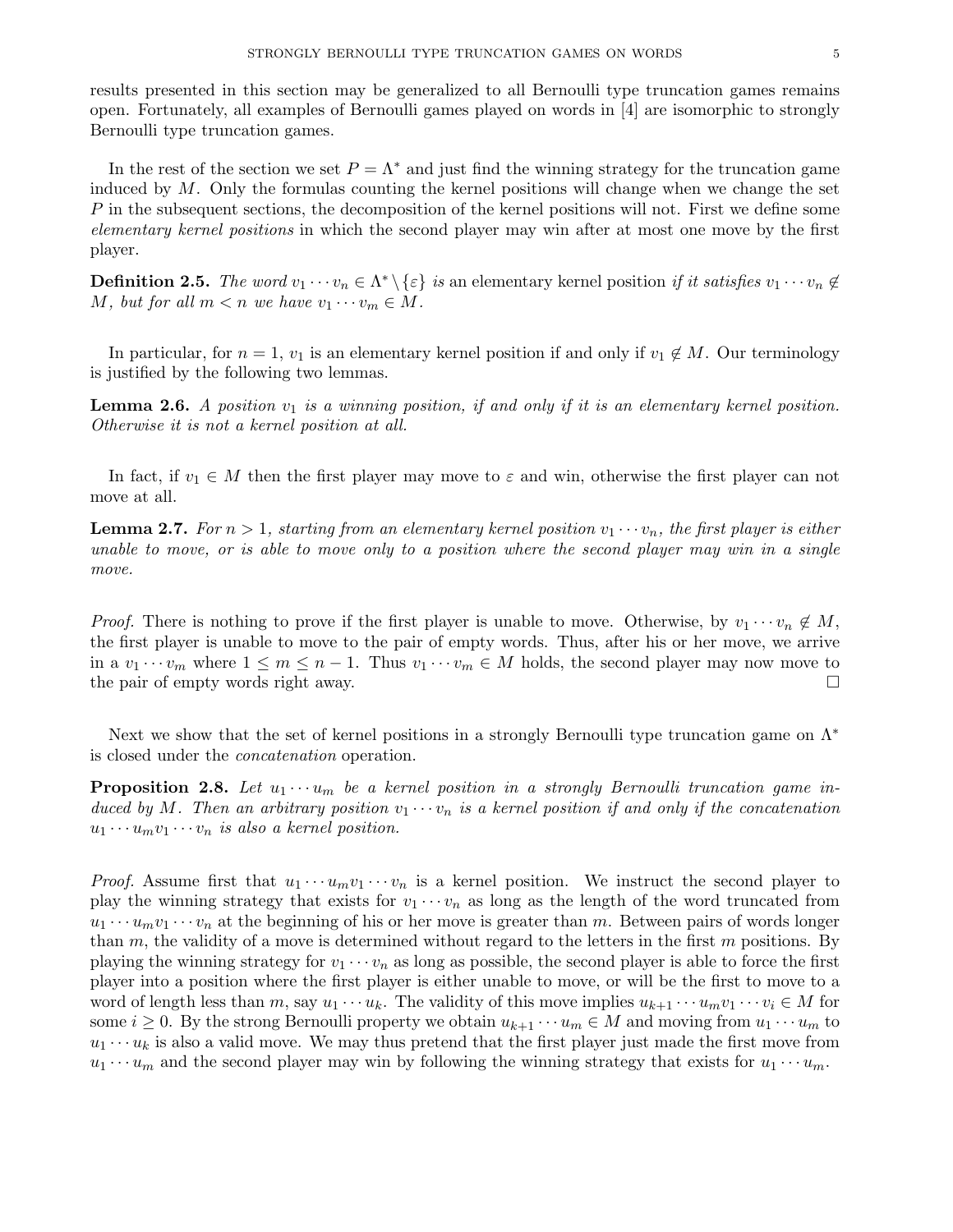#### $6 \rightarrow$  GÁBOR HETYEI

For the converse, assume that  $v_1 \cdots v_n$  is not a kernel position. In this case we may instruct the first player to play the strategy associated to this pair as long as possible, forcing the second player into a position where he or she is either unable to move, or ends up making a move equivalent to a first move starting from  $u_1 \cdots u_m$ . Now the original first player becomes the second player in this subsequent game, and is able to win. Therefore, in this case the concatenation  $u_1 \cdots u_m v_1 \cdots v_n$  is not a kernel position either.

Using all results in this section we obtain the following structure theorem.

**Theorem 2.9.** A word  $v_1 \cdots v_n \in \Lambda^*$  is a kernel position in a strongly Bernoulli type truncation game, if and only if it may be obtained by the concatenation of one or several elementary kernel positions. Such a decomposition, if it exists, is unique.

Proof. The elementary kernel positions are kernel positions by Lemmas 2.6 and 2.7. Repeated use of Proposition 2.8 yields that a pair of words obtained by concatenating several elementary kernel positions is also a kernel position.

For the converse assume that  $v_1 \cdots v_n$  is a kernel position. We prove by induction on n that this position is either an elementary kernel position or may be obtained by concatenating several elementary kernel positions. Let m be the least index for which  $v_1 \cdots v_m \notin M$  holds, such an m exists, otherwise the first player is able to move to  $\varepsilon$  and win in the first move. It follows from the definition that the  $v_1 \cdots v_m$  is an elementary kernel position. If  $m = n$  then we are done, otherwise applying Proposition 2.8 to  $v_1 \cdots v_n = (v_1 \cdots v_m) \cdot (v_{m+1} \cdots v_n)$  yields that  $v_{m+1} \cdots v_n$  must be a kernel position. We may apply the induction hypothesis to  $v_{m+1} \cdots v_n$ .

The uniqueness of the decomposition may also be shown by induction on n. Assume that  $v_1 \cdots v_n$ is a kernel position and thus arises as a concatenation of one or several elementary kernel positions. Let  $v_1 \cdots v_m$  be the leftmost factor in this concatenation. By Definition 2.5, m is the least index such  $v_1 \cdots v_m \notin M$  is satisfied. This determines the leftmost factor uniquely. Now we may apply our induction hypothesis to  $v_{m+1} \cdots v_n$ .

#### 3. The original Bernoulli game

When we want to apply Theorem 2.9 to the original Bernoulli game, we encounter two minor obstacles. The more serious obstacle is that the rule defining a valid move from  $(u_1 \cdots u_n, v_1 \cdots v_n)$ makes an exception for the letters  $u_1 = v_1 = 1$ , and does not allow their removal. Fortunately these letters are redundant, we may delete them from each pair, and obtain an equivalent reduced variant of the original Bernoulli game.

**Definition 3.1.** The reduced variant of the original Bernoulli game is played on the set P of all positions  $(u_1 \cdots u_n, v_1 \cdots v_n)$  such that each  $u_i$  and  $v_i$  is a positive integer satisfying  $1 \le u_i, v_i \le i+1$ . A valid move consists of replacing  $(u_1 \cdots u_n, v_1 \cdots v_n)$  with  $(u_1 \cdots u_i, v_1 \cdots v_i)$  for some  $i \geq 0$  such that  $u_{i+1} \leq v_{i+1}, \ldots, v_n$  holds.

**Lemma 3.2.** The original Bernoulli game is isomorphic to its reduced variant. This isomorphism matches each pair of words of length n in the original Bernoulli game to a pair of words of length  $n-1$ in the reduced variant.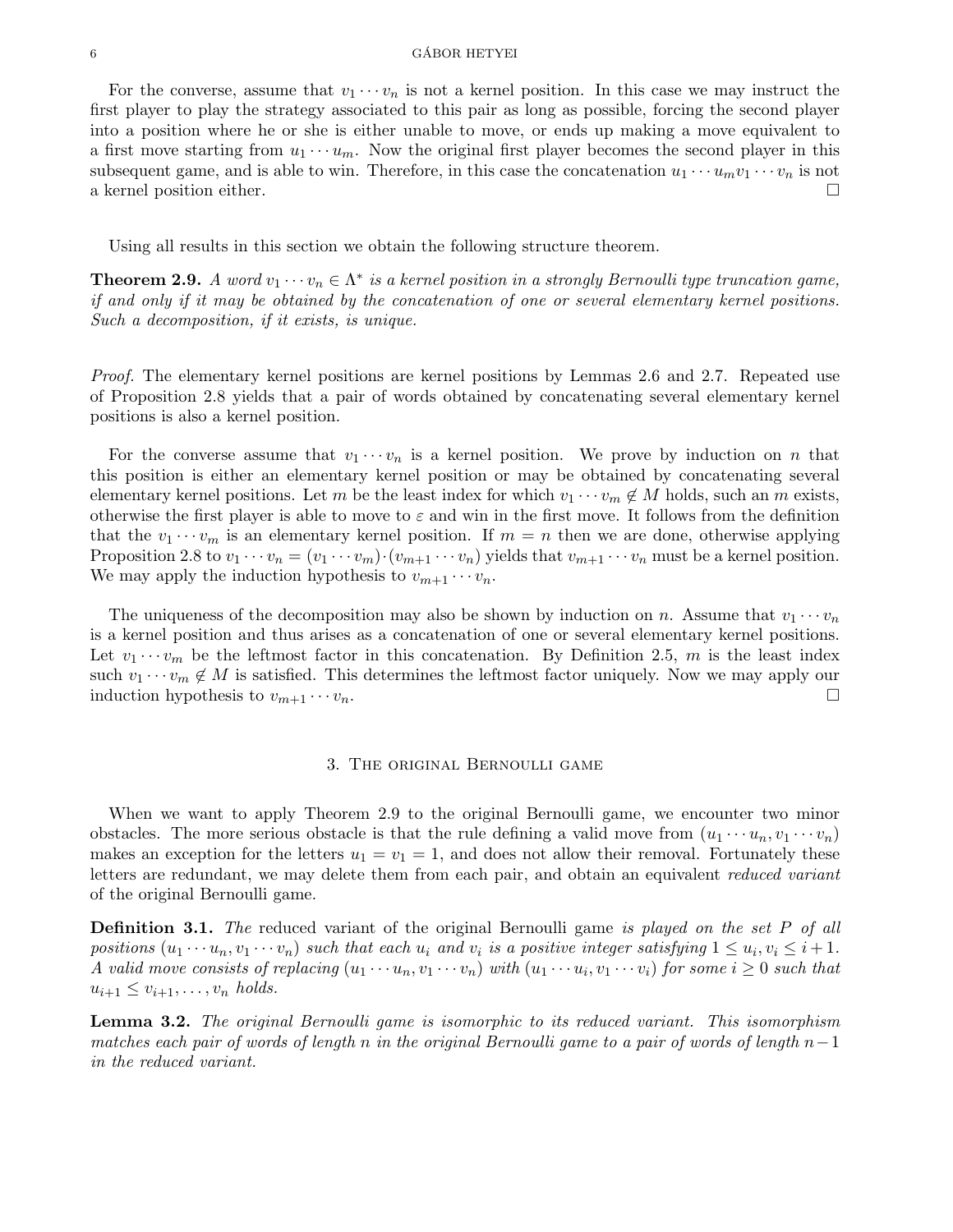The less serious obstacle is that the original Bernoulli game and its reduced variant are played on pairs of words. This problem is easily remedied by changing the alphabet to  $\Lambda = \mathbb{P} \times \mathbb{P}$  where  $\mathbb{P}$  is the set of positive integers.

Lemma 3.3. The reduced variant of the original Bernoulli game is isomorphic to the strongly Bernoulli type truncation game induced by

$$
M = \{(u_1, v_1) \cdots (u_n, v_n) : u_1 \le v_1, \ldots, v_n\},\
$$

on the set of positions

$$
P = \{(u_1, v_1) \cdots (u_n, v_n) : 1 \le u_i, v_i \le i + 1\} \subset (\mathbb{P} \times \mathbb{P})^*.
$$

The isomorphism is given by sending each pair of words  $(u_1 \cdots u_n, v_1 \cdots v_n) \in \mathbb{P}^* \times \mathbb{P}^*$  into the word  $(u_1, v_1) \cdots (u_n, v_n) \in (\mathbb{P} \times \mathbb{P})^*.$ 

Theorem 2.9 provides a new way of counting the kernel positions of rank n in the game  $(P, M)$ defined in Lemma 3.3. Each kernel position  $(u_1, v_1) \cdots (u_n, v_n)$  may be uniquely written as a concatenation of elementary kernel positions. Note that these elementary kernel positions do not need to belong to the set of valid positions P. However, we are able to independently describe and count all elementary kernel positions that may appear in a concatenation factorization of a valid kernel position  $(u_1, v_1) \cdots (u_n, v_n)$  and contribute the segment  $(u_i, v_i) \cdots (u_j, v_j)$  to it. We call such a pair an elementary kernel factor of type  $(i, j)$  and denote the number of such factors by  $\kappa(i, j)$ .

**Lemma 3.4.** A word  $(u_i, v_i) \cdots (u_j, v_j) \in (\mathbb{P} \times \mathbb{P})^*$  is an elementary kernel factor of type  $(i, j)$  if and only if it satisfies the following criteria:

- (i) for each  $k \in \{i, i+1, ..., j\}$  we have  $1 \le u_k, v_k \le k+1$ ;
- (ii) we have  $u_i > v_j$ ;
- (iii) for all  $k \in \{i, i+1, \ldots, j-1\}$  we have  $u_i \le v_k$ .

In fact, condition (i) states the requirement for a valid position for the letters at the positions  $i, \ldots, j$ , whereas conditions (ii) and (iii) reiterate the appropriately shifted variant of the definition of an elementary kernel position. A word  $(u_1, v_1) \cdots (u_n, v_n)$  that arises by concatenating  $(u_1, v_1) \cdots (u_{i_1}, v_{i_1}),$  $(u_{i_1+1}, v_{i_1+1})\cdots (u_{i_2}, v_{i_2})$ , and so on,  $(u_{i_k+1}, v_{i_k+1})\cdots (u_n, v_n)$  belongs to P if and only if each factor  $(u_{i_s+1}, v_{i_s+1})\cdots (u_{i_{s+1}}, v_{i_{s+1}})$  (where  $0 \le s \le k$ ,  $i_0 = 0$  and  $i_{k+1} = n$ ) satisfies conditions (i) and (ii) in Lemma 3.4 with  $i = i_s + 1$  and  $j = i_{s+1}$ . We obtain the unique factorization as a concatenation of elementary kernel positions if and only if each factor  $(u_{i_s+1}, v_{i_s+1}) \cdots (u_{i_{s+1}}, v_{i_{s+1}})$  also satisfies condition (iii) in Lemma 3.4 with  $i = i_s + 1$  and  $j = i_{s+1}$ . Using the description given in Lemma 3.4 it is easy to calculate the numbers  $\kappa(i, j)$ .

**Lemma 3.5.** The number of elementary kernel factors of type  $(i, j)$  is

$$
\kappa(i,j) = (j-i)!^2 \binom{j+1}{i+1} \binom{j+1}{i-1}.
$$

*Proof.* There is no other restriction on  $v_{i+1}, \ldots, v_j$  than the inequality given in condition (i) of Lemma 3.4. These numbers may be chosen in  $(i + 2)(i + 3) \cdots (j + 1) = (j + 1)!/(i + 1)!$  ways. Let us denote the value of  $u_i$  by u, this must satisfy  $1 \le u \le i+1$ . However,  $v_j < u_i$  may only be satisfied if u is at least 2. In that case  $v_j$  may be selected in  $(u-1)$  ways, and each  $v_k$  (where  $i \leq k \leq j-1$  may be selected in  $(k+2-u)$  ways (since  $u_i \leq v_k \leq k+1$ ). Thus the values of  $v_i, \ldots v_j$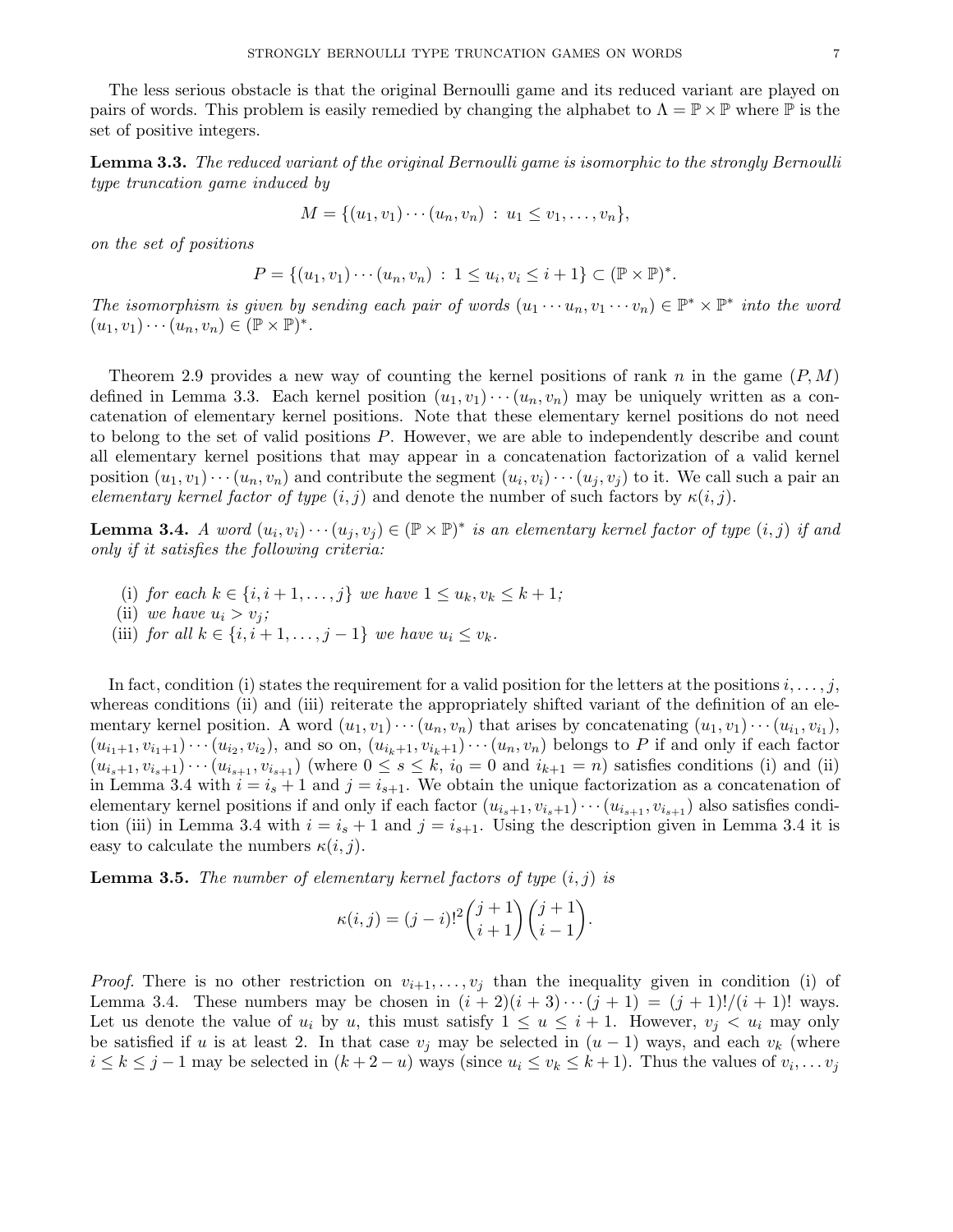may be selected in  $(u - 1) \cdot (i + 2 - u)(i + 3 - u) \cdot \cdot \cdot (j + 1 - u) = (u - 1) \cdot (j + 1 - u)!/(i + 1 - u)!$ ways. We obtain the formula

$$
\kappa(i,j) = \sum_{u=2}^{i+1} (u-1) \cdot \frac{(j+1)!(j+1-u)!}{(i+1)!(i+1-u)!} = (j-i)!^2 \binom{j+1}{i+1} \sum_{u=2}^{i+1} \binom{u-1}{u-2} \cdot \binom{j+1-u}{i+1-u}.
$$

Replacing the binomial coefficients with symbols

$$
\left(\binom{n}{k}\right) := \binom{n+k-1}{k},
$$

counting the  $k$ -element multisets on an *n*-element set, we may rewrite the last sum as

$$
\sum_{u=2}^{i+1} \left( \binom{2}{u-2} \right) \cdot \left( \binom{j-i+1}{i+1-u} \right) = \left( \binom{j-i+3}{i-1} \right).
$$

Thus we obtain

$$
\kappa(i,j) = (j-i)!^2 \binom{j+1}{i+1} \left( \binom{j-i+3}{i-1} \right),
$$

which is obviously equivalent to the stated equation.  $\Box$ 

Once we have selected the length of the elementary kernel factors in the unique decomposition of a kernel position, we may select each kernel factor of a given type independently. Thus we obtain the following result.

**Theorem 3.6.** For  $n \geq 1$ , the number  $\kappa_n$  of kernel positions of rank n in the reduced variant of the original Bernoulli game is given by

$$
\kappa_n = \sum_{k=0}^{n-1} \sum_{0=i_0 < i_1 < \dots < i_{k+1}=n} \prod_{j=0}^k (i_{j+1} - i_j - 1)!^2 \binom{i_{j+1}+1}{i_j+2} \binom{i_{j+1}+1}{i_j}.
$$

*Proof.* Consider the isomorphic game  $(P, M)$  given in Lemma 3.3. Assuming that the elementary kernel factors cover the positions  $1 = i_0 + 1$  through  $i_1$ ,  $i_1 + 1$  through  $i_2$ , and so on,  $i_k + 1$  through  $i_{k+1} = n$ , we obtain the formula

$$
\kappa_n = \sum_{k=0}^{n-1} \sum_{0=i_0 < i_1 < \dots < i_{k+1} = n} \prod_{j=0}^k \kappa(i_j + 1, i_{j+1}),
$$

from which the statement follows by Lemma 3.5.

Decreasing n by one yields the analogous result for the original Bernoulli game.

**Corollary 3.7.** For  $n \geq 2$ , the number  $\kappa_n$  of kernel positions of rank n in the original Bernoulli game is given by

$$
\kappa_n = \sum_{k=0}^{n-2} \sum_{0=i_0 < i_1 < \dots < i_{k+1}=n-1} \prod_{j=0}^k (i_{j+1} - i_j - 1)!^2 \binom{i_{j+1}+1}{i_j+2} \binom{i_{j+1}+1}{i_j}.
$$

Comparing Corollary 3.7 with Theorem 1.1 we obtain the following formula for the Bernoulli numbers of the second kind.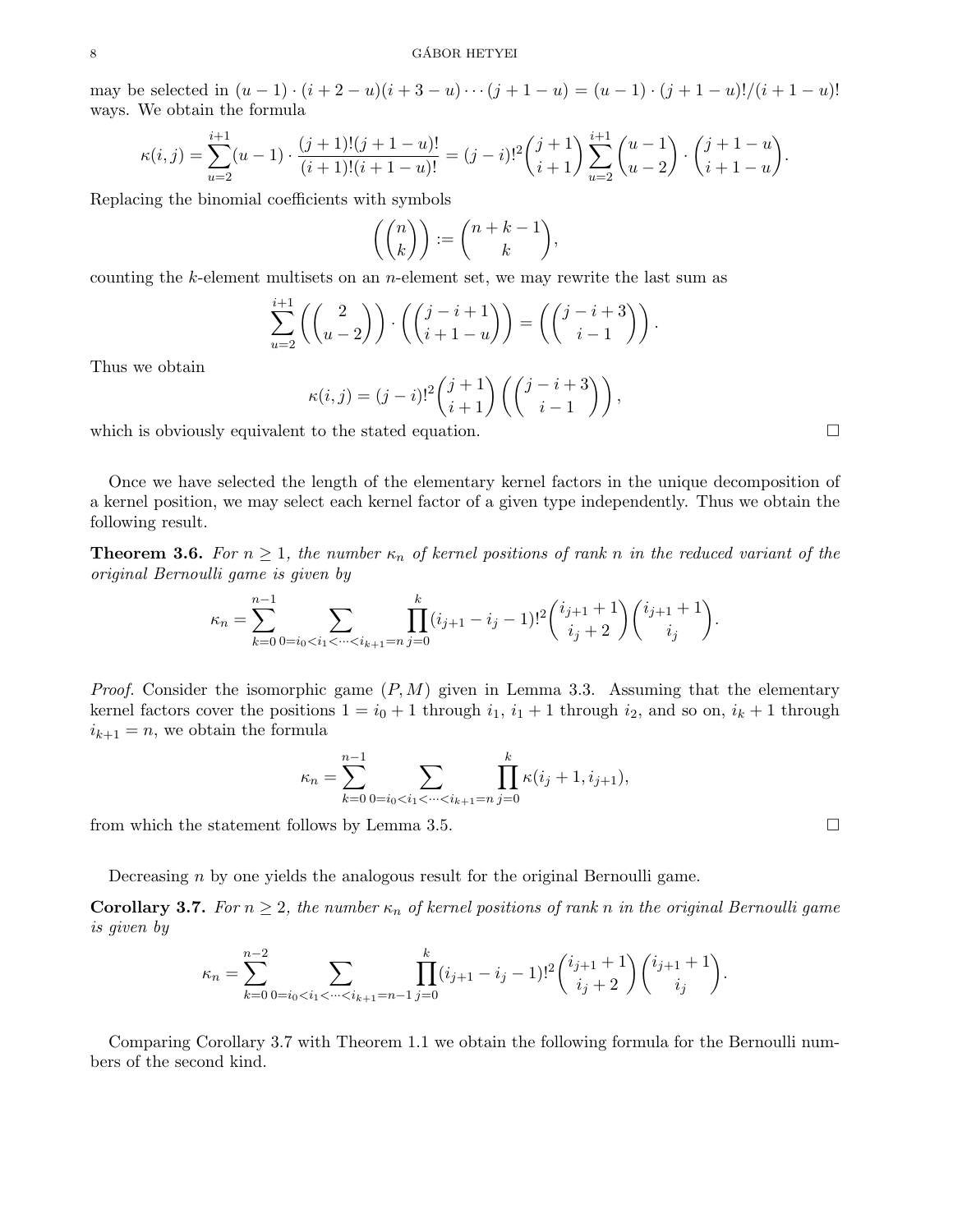**Corollary 3.8.** For  $n \geq 2$  the Bernoulli numbers of the second kind are given by

$$
(3) \t b_n = (-1)^{n-1} \frac{1}{(n+1)!} \sum_{k=0}^{n-2} \sum_{0=i_0 < i_1 < \dots < i_{k+1}=n-1} \prod_{j=0}^k (i_{j+1} - i_j - 1)!^2 {i_{j+1}+1 \choose i_j+2} {i_{j+1}+1 \choose i_j}.
$$

**Example 3.9.** For  $n = 4$ , Eq. (3) yields

$$
b_4 = \frac{-1}{5!} \left( (3-1)!^2 {4 \choose 2} {4 \choose 0} + (1-1)!^2 {2 \choose 2} {2 \choose 0} (3-2)!^2 {4 \choose 3} {4 \choose 1} + (2-1)!^2 {3 \choose 2} {3 \choose 0} (3-3)!^2 {4 \choose 4} {4 \choose 2} + (1-1)!^2 {2 \choose 2} {2 \choose 0} (2-2)!^2 {3 \choose 3} {3 \choose 1} (3-3)!^2 {4 \choose 4} {4 \choose 2} = -\frac{19}{30}.
$$

Thus  $b_4/4! = -19/720$ , which agrees with the number tabulated by Jordan [5, p. 266].

As *n* increases, the number of terms in (3) increases exponentially. However, we are unaware of any other explicit formula expressing the Bernoulli numbers of the second kind as a sum of terms of the same sign.

Lemma 3.5 may also be used to obtain a recursion formula for the number of kernel positions of rank *n* in the original Bernoulli game, and its reduced variant.

**Proposition 3.10.** For  $n \geq 2$ , the number  $\kappa_n$  of kernel positions of rank n in the reduced variant of the original Bernoulli game satisfies the recursion formula

$$
\kappa_n = \sum_{i=0}^{n-1} \kappa_i (n-i-1)!^2 \binom{n+1}{i+2} \binom{n+1}{i}.
$$

*Proof.* Consider again the isomorphic game  $(P, M)$  given in Lemma 3.3. Assume the last elementary kernel factor is  $(u_{i+1}, v_{i+1}) \cdots (u_n, v_n)$ . Removing it we obtain a kernel position of rank i. Conversely, concatenating an elementary kernel factor  $(u_{i+1}, v_{i+1}) \cdots (u_n, v_n)$  to a kernel position of rank i yields a kernel position of rank n. Thus we have

(4) 
$$
\kappa_n = \sum_{i=0}^{n-1} \kappa_i \cdot \kappa(i+1, n),
$$

and the statement follows by Lemma 3.5.

After decreasing n by one and increasing i by one in Proposition 3.10 we obtain the following, non-reduced variant.

**Corollary 3.11.** For  $n \geq 2$ , the number  $\kappa_n$  of kernel positions of rank n in the original Bernoulli game satisfies the recursion formula

$$
\kappa_n = \sum_{i=1}^{n-1} \kappa_i (n-i-1)!^2 {n \choose i+1} {n \choose i-1}.
$$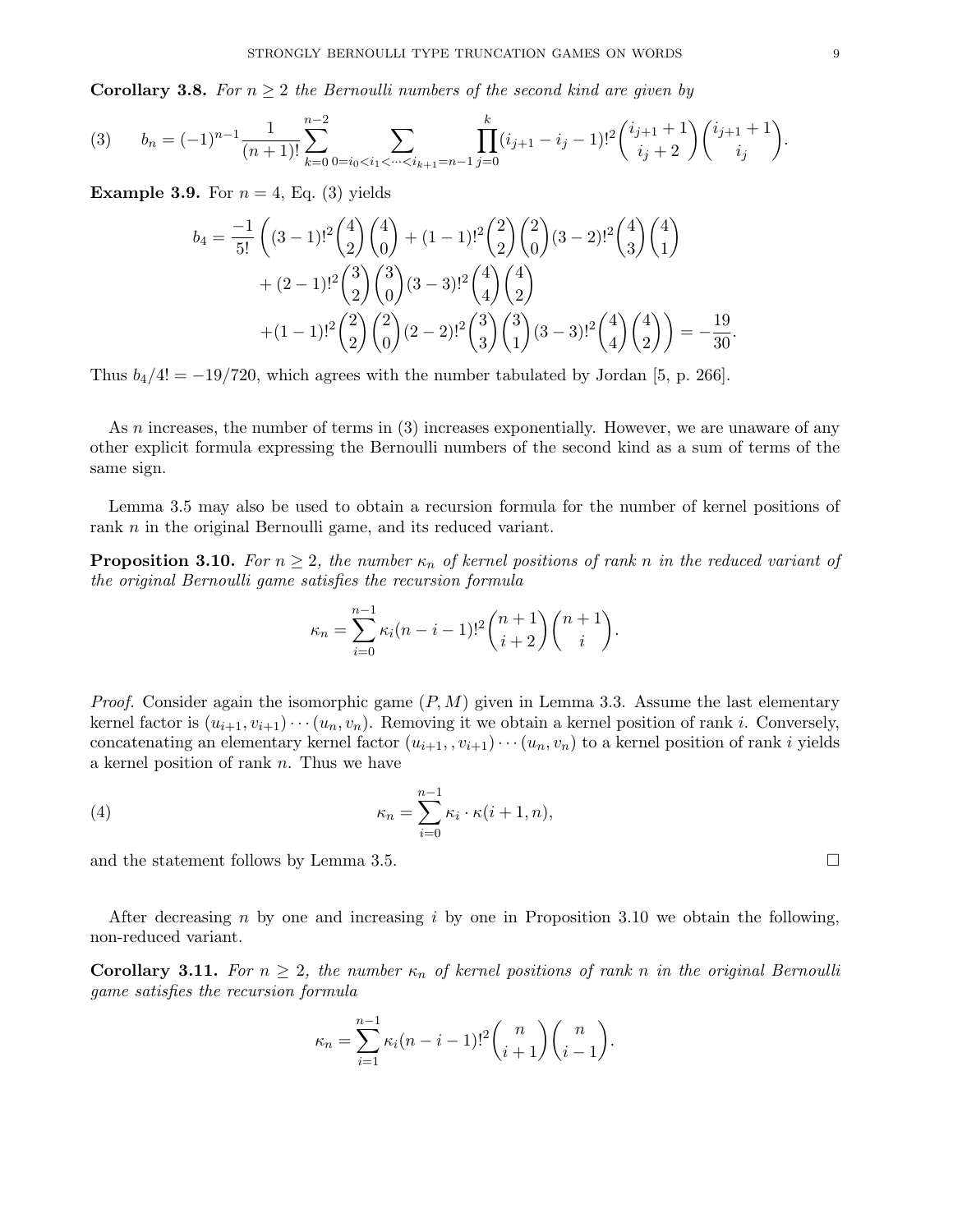Comparing Corollary 3.11 with Theorem 1.1 we obtain the following recursion formula for absolute values of the Bernoulli numbers of the second kind.

(5) 
$$
|b_n| = \frac{1}{n+1} \sum_{i=1}^{n-1} |b_i|(n-i-1)! {n \choose i-1} \text{ holds for } n \ge 2.
$$

Equivalently, Jordan's [5] Bernoulli numbers of the second kind  $b_n/n!$  satisfy

(6) 
$$
\left| \frac{b_n}{n!} \right| = \sum_{i=1}^{n-1} \left| \frac{b_i}{i!} \right| \frac{i}{(n+1)(n-i+1)(n-i)} \text{ for } n \ge 2.
$$

**Remark 3.12.** Since the sign of  $b_n$  for  $n \geq 1$  is  $(-1)^{n-1}$ , and substituting  $x = 0$  in (1) gives

$$
\sum_{n\geq 0} \frac{b_n}{n!} t^n = \frac{t}{\ln(1-t)},
$$

it is easy to verify that (6) could also be derived from the following equation, satisfied by the generating function of the numbers  $b_n$ :

$$
\frac{d}{dt}\left(t\cdot\frac{t}{\ln(1-t)}\right) + 1 - t = \frac{d}{dt}\left(\frac{t}{\ln(1-t)}\right)\cdot((1-t)\ln(1-t) + t).
$$

However, it seems hard to guess that this equation will yield a nice recursion formula.

### 4. Decomposing the indecomposable permutations

Definition 4.1. The Malvenuto-Reutenauer game is the restriction of the original Bernoulli game to the set of positions  $\{(12 \cdots n, v_1 \cdots v_n) : n \geq 1\}.$ 

**Lemma 4.2.** Equivalently, we may define the set of positions of the Malvenuto-Reutenauer game as the set of words  $v_1 \cdots v_n$  satisfying  $n \geq 1$  and  $1 \leq v_i \leq i$  for all i. A valid move consists of replacing  $v_1 \cdots v_n$  with  $v_1 \cdots v_m$  for some  $m \geq 1$  such that  $m+1 \leq v_{m+1}, v_{m+2}, \ldots, v_n$  holds.

Lemma 4.2 offers the simplest possible way to visualize the Malvenuto-Reutenauer game, even if this is not a form in which the applicability of Theorem 2.9 could be directly seen. Unless otherwise noted, we will use this simplified representation. We call this game the Malvenuto-Reutenauer game because its kernel positions are identifiable with the primitive elements of the Malvenuto-Reutenauer Hopf algebra, as it was mentioned in the concluding remarks of [4]. It was also observed there that for this game, it is very easy to decide, which player has a winning strategy: if the first player is able to move at all, he or she may win in a single move by selecting the least m such that  $m + 1 \leq v_{m+1}, v_{m+2}, \ldots, v_n$ holds and moving to  $v_1 \cdots v_m$ ; otherwise the second player wins right away. In other words, the kernel positions are identical to the winning positions in this game. The recursion formula (2) may be rewritten as

$$
n! = \kappa_n + \sum_{m=1}^{n-1} \kappa_m (n-m)!,
$$

(we start the summation with  $\kappa_1$  since the first letter can not be removed), and the generating function of the numbers  $\kappa_n$  is easily seen to be

(7) 
$$
\sum_{n=1}^{\infty} \kappa_n t^n = 1 - \frac{1}{\sum_{n=0}^{\infty} n! t^n}
$$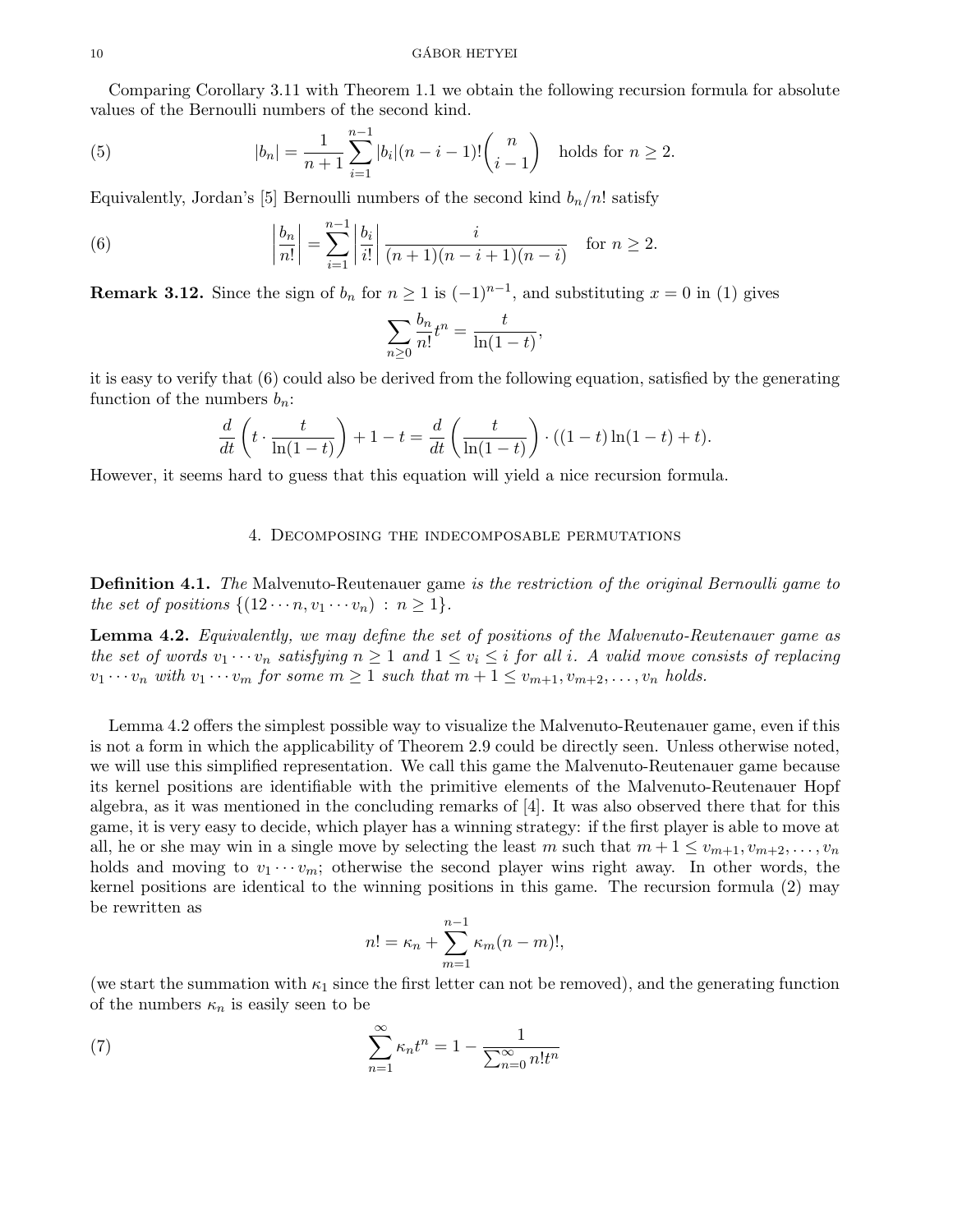The numbers  $\{\kappa_n\}_{n>0}$  are listed as sequence A003319 in the On-Line Encyclopedia of Integer Sequences [10], and count the number of *connected* or *indecomposable* permutations of  $\{1, 2, \ldots, n\}$ . A permutation  $\pi \in S_n$  is connected if there is no  $m < n$  such that  $\pi$  takes the set  $\{1, \ldots, m\}$  into itself. The kernel positions of the Malvenuto-Reutenauer game are directly identifiable with the connected permutations in more than one ways. One way is mentioned at the end of [4], we formalize that bijection as follows.

**Definition 4.3.** Given a permutation  $\pi \in S_n$  we define its place-based non-inversion table (PNT) as the word  $v_1 \cdots v_n$  where  $v_j = 1 + |\{i < j : \pi(i) < \pi(j)\}|$ .

For example, for  $\pi = 583691472$  the PNT is 121351362. We have  $v_7 = 3 = 1 + 2$  because  $\pi(7) = 4$ is preceded by two letters  $\pi(i)$  such that  $(\pi(i), \pi(7))$  is not an inversion. Any PNT  $v_1 \cdots v_n$  is a word satisfying  $1 \leq i \leq v_i$ . The correspondence between permutations and their place-based non-inversion tables is a bijection because of the following lemma, whose proof is left to the reader.

**Lemma 4.4.** Given word  $v_1 \cdots v_n$  with letters from  $\mathbb{P}$ , there is a unique  $\pi \in S_n$  whose PNT is  $v_1 \cdots v_n$ . This permutation may be found recursively as follows:

- (i) we set  $\pi(n) = v_n$ ;
- (ii) once  $\pi(m+1), \ldots, \pi(n)$  has been determined,  $\pi(m)$  is the  $v_m$ th smallest element of  $\{1, \ldots, n\}$  $\{\pi(m+1), \ldots, \pi(n)\}.$

The notion of a place-based non-inversion table is analogous to the following variant of the standard notion of an inversion table.

**Definition 4.5.** Given a permutation  $\pi \in S_n$  we define its letter-based non-inversion table as the word  $v_1 \cdots v_n$  where  $v_j = 1 + |\{i \leq j : \pi^{-1}(i) \leq \pi^{-1}(j)\}|$ .

For example, for  $\pi = 693714825$  the letter-based non-inversion table is 121351362. This is obtained by adding 1 to all entries in the usual definition of an inversion table [12, Section 1.3] of the permutation  $\tilde{\pi} = 417396285$ , defined by  $\tilde{\pi}(i) = n + 1 - \pi(i)$  and taking the reverse of the resulting word. In particular, for  $\tilde{\pi} = 417396285$  we find the inversion table  $(1, 5, 2, 0, 4, 2, 0, 1, 0)$  in [12, Section 1.3]. Our term letter-based refers to the fact that here we associate the letter j to  $v_i$  and not the place j.

**Lemma 4.6.** A position  $v_1 \cdots v_n$  in the Malvenuto-Reutenauer game is a kernel position if and only if it is the place-based (letter-based) non-inversion table of a connected permutation.

*Proof.* We prove the place-based variant of the lemma, the letter-based version follows immediately since the set of connected permutations is closed under taking inverses. It is easy to verify that the place-based non-inversion table  $v_1 \cdots v_n$  of a permutation  $\pi$  satisfies  $m + 1 \le v_{m+1}, \ldots, v_n$  if and only if  $\pi$  takes the set  $\{1,\ldots,m\}$  into itself. Thus the first player has no valid move if and only if  $\pi$  is  $\Box$ connected.  $\Box$ 

The study of connected permutations goes back to the work of Comtet [2, 3], for a reasonably complete list of references we refer to the entry A003319 in the On-Line Encyclopedia of Integer Sequences [10]. It was shown by Poirier and Reutenauer [11] that the connected permutations form a free algebra basis of the Malvenuto-Reutenauer Hopf-algebra, introduced by Malvenuto and Reutenauer [8]. The same statement appears in dual form in the work of Aguiar and Sottile [1].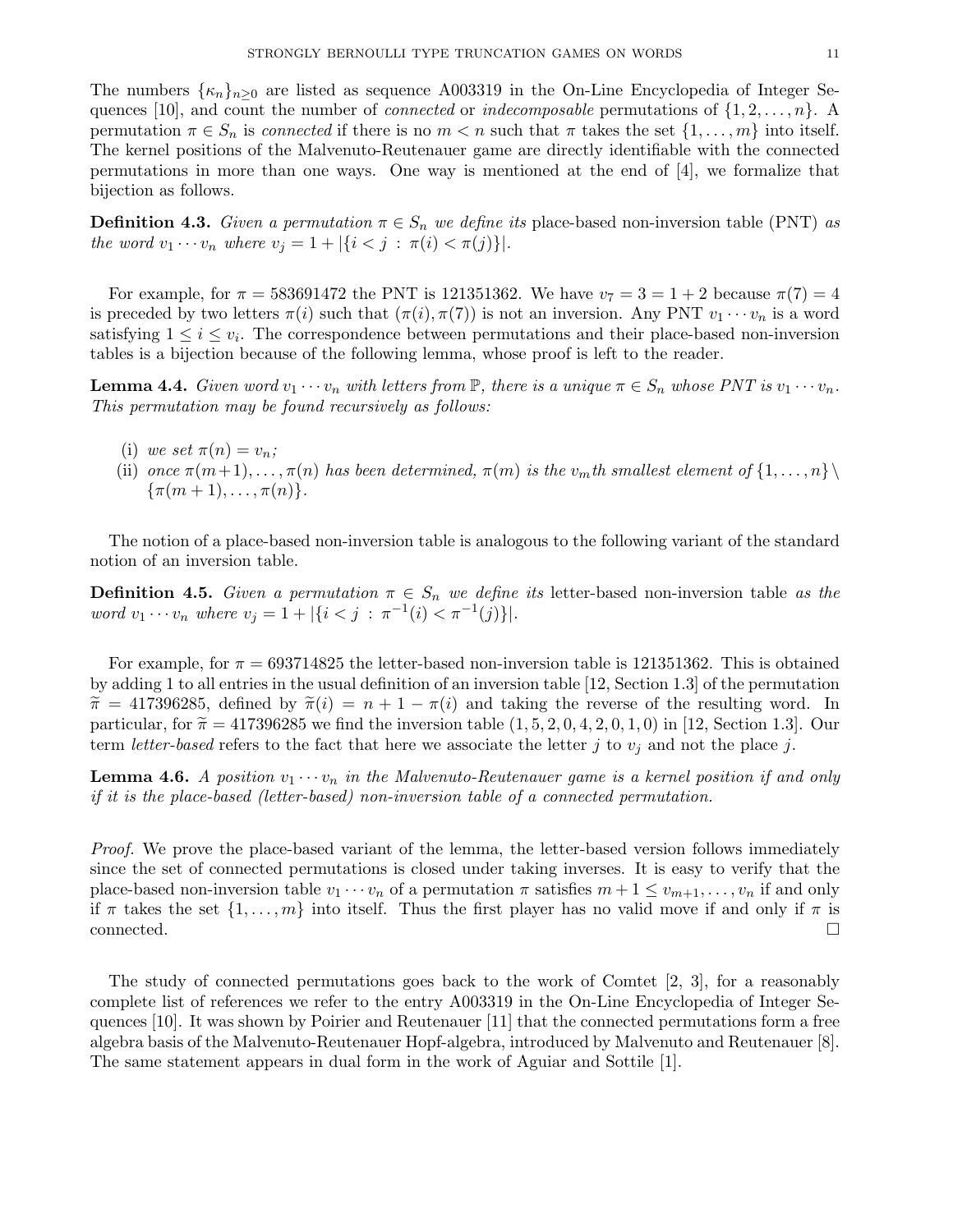Although the Malvenuto-Reutenauer game is very simple, Theorem 2.9 offers a nontrivial analysis of its kernel positions, allowing to identify a unique structure on each connected permutation. We begin with stating the following analogue of Theorem 3.6 and Corollary 3.7.

**Theorem 4.7.** The number  $\kappa_n$  of connected permutations of rank n is given by

$$
\kappa_n = \sum_{k=1}^{n-1} \sum_{1 \le i_1 < i_2 < \dots < i_{k+1} = n} \prod_{j=1}^k (i_{j+1} - i_j)! \cdot i_j.
$$

*Proof.* By Lemma 4.6,  $\kappa_n$  is the number of kernel positions of rank n in the Malvenuto-Reutenauer game. The fact that this number is equal to the expression on the right hand side may be shown similarly to the proof of Theorem 3.6 and Corollary 3.7. If we did it rigorously, we would need to define the reduced variant of the Malvenuto-Reutenauer game and consider it as a restriction of the strongly Bernoulli type truncation game defined in Lemma 3.3. First we would obtain the shifted variant of the above formula for the reduced variant, and then we would need to shift the indices appropriately. However, after understanding the feasibility of such a proof, we may compute the final outcome faster through the following, less formal reasoning. Consider the equivalent representation of the Malvenuto-Reutenauer game given in Lemma 4.2. Given an arbitrary kernel position  $v_1 \cdots v_n$ , we may consider the redundant letter  $v_1$ , as a "special elementary kernel factor of type  $(1, 1)$ " and set  $\kappa(1,1) = 1$ . For  $2 \leq i \leq j$ , by abuse of notation, let us call a  $v_i \cdots v_j$  an elementary kernel factor of type  $(i, j)$  if it corresponds to an elementary kernel factor in the equivalent representation as a strong Bernoulli type truncation game. The elementary kernel factors of type  $(i, j)$  are then exactly those words  $v_i \cdots v_j$  for which  $i \leq v_i, \ldots v_{j-1}$  and  $v_j < i$  hold. Thus their number is

(8) 
$$
\kappa(i,j) = (j-i)! \cdot (i-1),
$$

The statement now follows from the obvious formula

$$
\kappa_n = \kappa(1,1) \cdot \sum_{k=1}^{n-1} \sum_{1=i_0 < i_1 < \dots < i_{k+1}=n} \prod_{j=1}^k \kappa(i_j+1, i_{j+1}).
$$

In analogy to Proposition 3.10, we may also use (8) to obtain a recursion formula for the number of connected permutations. We end up with a formula that was first discovered by King [6, Theorem 4].

**Proposition 4.8** (King). For  $n \geq 2$ , the number  $\kappa_n$  of connected permutations of rank n satisfies the recursion formula

$$
\kappa_n = \sum_{i=1}^{n-1} \kappa_i (n-i-1)! i.
$$

The proof may be presented the same way as for Proposition 3.10, by removing the last elementary kernel factor of type  $(i, n)$ , using informal notion of an elementary kernel factor as in the proof of Theorem 4.7. King's proof is worded differently, but may be shown to yield a bijectively equivalent decomposition.

**Lemma 4.9.** The induction step presented in King's proof of Proposition 4.8 is equivalent to the removal the last elementary kernel factor in the place-based non-inversion table of  $\tilde{\sigma}(1)\tilde{\sigma}(2)\cdots\tilde{\sigma}(n)$ . Here  $\tilde{\sigma}(i) = n + 1 - \sigma(n + 1 - i)$ .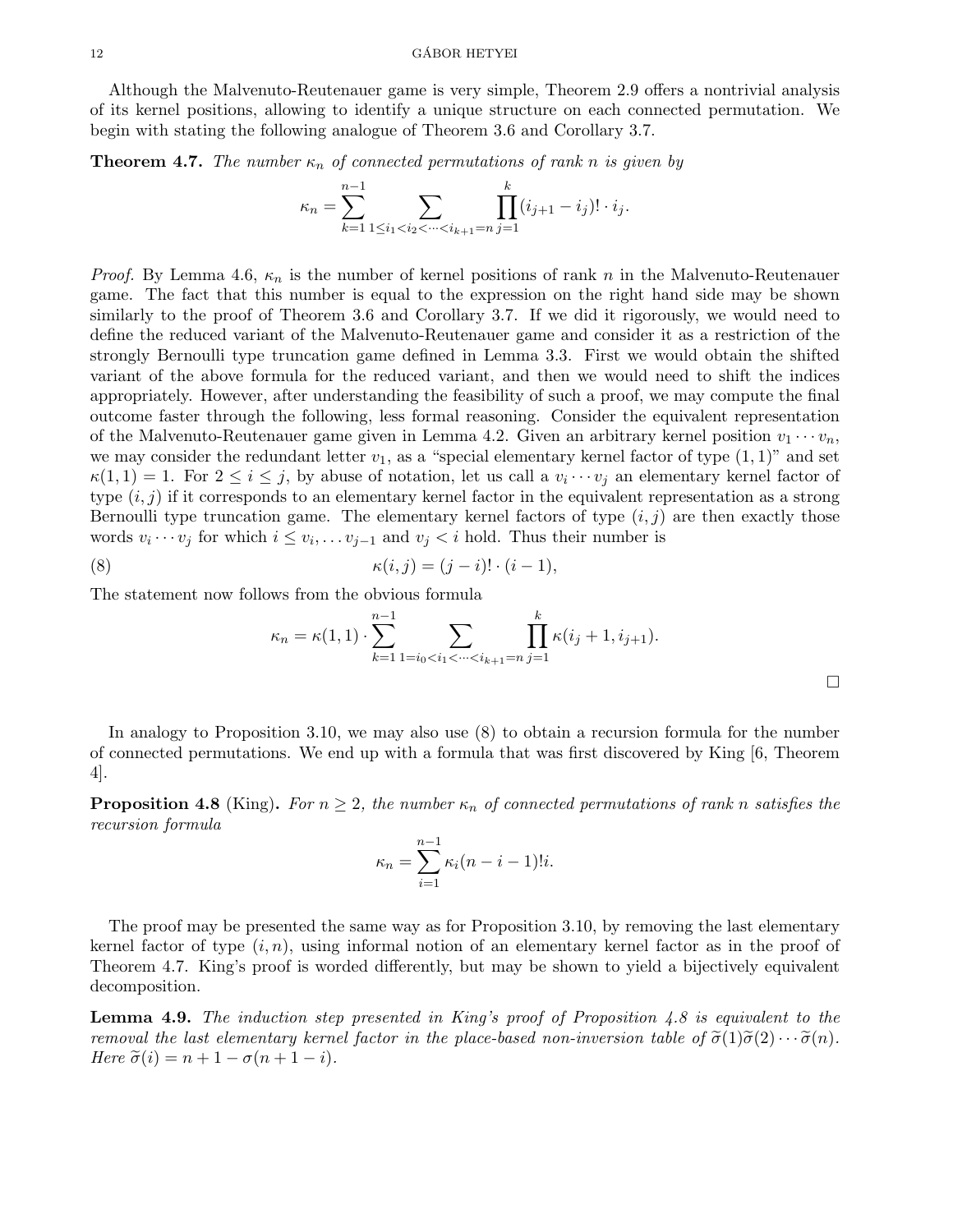*Proof.* Let  $\sigma(1)\cdots\sigma(n)$  be the connected permutation considered in King's proof, and let  $v_1\cdots v_n$ be the PNT of  $\tilde{\sigma}(1)\tilde{\sigma}(2)\cdots\tilde{\sigma}(n)$ . King's proof first identifies  $\sigma(1) = r$ . This is equivalent to setting  $v_n = n + 1 - r$ . King then defines  $\pi(1) \cdots \pi(n-1)$  as the permutation obtained by deleting  $\sigma(1)$ and subtracting 1 from all letters greater than r. Introducing  $\tilde{\pi}(i) = n - \pi(n - i)$ , the permutation  $\tilde{\pi}(1)\cdots\tilde{\pi}(n-1)$  is obtained from  $\tilde{\sigma}(1)\tilde{\sigma}(2)\cdots\tilde{\sigma}(n)$  by deleting the last letter  $n+1-r$  and by decreasing all letters greater than  $n + 1 - r$  by one. The PNT of  $\tilde{\pi}(1) \cdots \tilde{\pi}(n-1)$  is thus  $v_1 \cdots v_{n-1}$ . King then defines j as the largest j such that  $\pi({1,\ldots,j}) = {1,\ldots,j}$ . This is equivalent to finding the least  $n - j$  such that  $\tilde{\pi}({n - j, n - j + 1, \ldots, n - 1}) = {n - j, n - j + 1, \ldots, n - 1}.$  Using the proof of Lemma 4.6 this is easily seen to be equivalent to finding the smallest  $n-j$  such that  $v_{n-j} = n-j$  and for all  $n - j \le k \le n - 1$  we have  $v_k \ge n - j$ . King defines  $\beta(\pi)$  as the permutation obtained from  $\pi$ by removing  $\pi(1)\cdots\pi(j)$  and then subtracting j from each element. Correspondingly, we may define  $\beta(\tilde{\pi})$  as the permutation obtained from  $\tilde{\pi}$  by removing  $\tilde{\pi}(n-j)\cdots\tilde{\pi}(n-1)$ . The PNT of  $\beta(\tilde{\pi})$  is then  $v_1 \cdots v_{n-j-1}$ , representing a kernel position in the Malvenuto-Reutenauer game. This is the kernel position of the least rank that is reachable from  $v_1 \cdots v_{n-1}$ . In terms of elementary kernel factors, the removal of  $v_n$  makes the first player able to remove the rest of the last elementary kernel factor in a single valid move, we only need to show that the fist player can not move to a position  $v_1 \cdots v_k$  where  $r \leq k \leq s$  for some elementary kernel factor  $v_r \cdots v_s$ . Assume by way of contradiction that such a move is possible. By definition of a valid move, we then have  $k \leq v_s$ , implying  $r \leq v_s$ , in contradiction with the definition of the elementary kernel factor  $v_r \cdots v_s$ . Therefore  $v_1 \cdots v_{n-j-1}$  is obtained from  $v_1 \cdots v_n$  by removing exactly the last elementary kernel factor.

King [6] uses the removal of the last elementary kernel factor to recursively define a transposition Gray code of all connected permutations of a given rank. A transposition Gray code is a list of permutations such that subsequent elements differ by a transposition. Using place-based non-inversion tables not only the last elementary kernel factor is easily identifiable, but the entire unique decomposition into elementary kernel factors is transparent. This gives rise to a new way to systematically list all connected permutations. The resulting list is not a transposition Gray code, but it is fairly easy to generate.

To explain the construction, consider the connected permutation  $\pi = 241375968$ . Its letter-based non-inversion table is  $v_1 \cdots v_8 = 121355768$  whose decomposition into elementary kernel factors is  $1 \cdot 21 \cdot 3 \cdot 5576 \cdot 8$ . For  $i < j$ , each elementary kernel factor of type  $(i, j)$  begins with i, all entries in the factor are at least i, except for the last letter which is less than i. For  $i = 1$ , 1 is a special elementary kernel factor, for  $i > 1$  a kernel factor of type  $(i, i)$  is a positive integer less than i.

**Definition 4.10.** Given a connected permutation  $\pi$ , we define its elevation  $E(\pi)$  as the permutation whose PNT is obtained from the PNT of  $\pi$  as follows: for each elementary kernel factor of type  $(i, j)$ , increase the last letter in the factor to j.

For example the PNT of the elevation of 241375968 is  $1 \cdot 23 \cdot 4 \cdot 5578 \cdot 9$ , thus  $E(\pi)$  is 123465789. The PNT of  $E(\pi)$  is written as a product of factors, such that each factor  $u_i \cdots u_j$  ends with j, and all letters after  $u_j$  are more than j. We may use this observation to prove that each factor  $u_i \cdots u_j$ ends with a  $j$  that is an *isolated fixpoint*  $j$ .

**Definition 4.11.** A number  $j \in \{1, ..., n\}$  is an isolated fixpoint of a permutation  $\sigma$  of  $\{1, ..., n\}$  if  $\sigma(i) = i$  and  $\sigma(\{1, \ldots, i\}) = \{1, \ldots, i\}$ . We denote the set of isolated fixpoints of  $\sigma$  by IF( $\sigma$ )

**Lemma 4.12.** Let  $v_1 \cdots v_n$  be the PNT of a permutation  $\sigma$ . Then j is an isolated fixpoint of  $\sigma$  if and only if  $v_j = j$  and for all  $k > j$  we have  $v_k > j$ .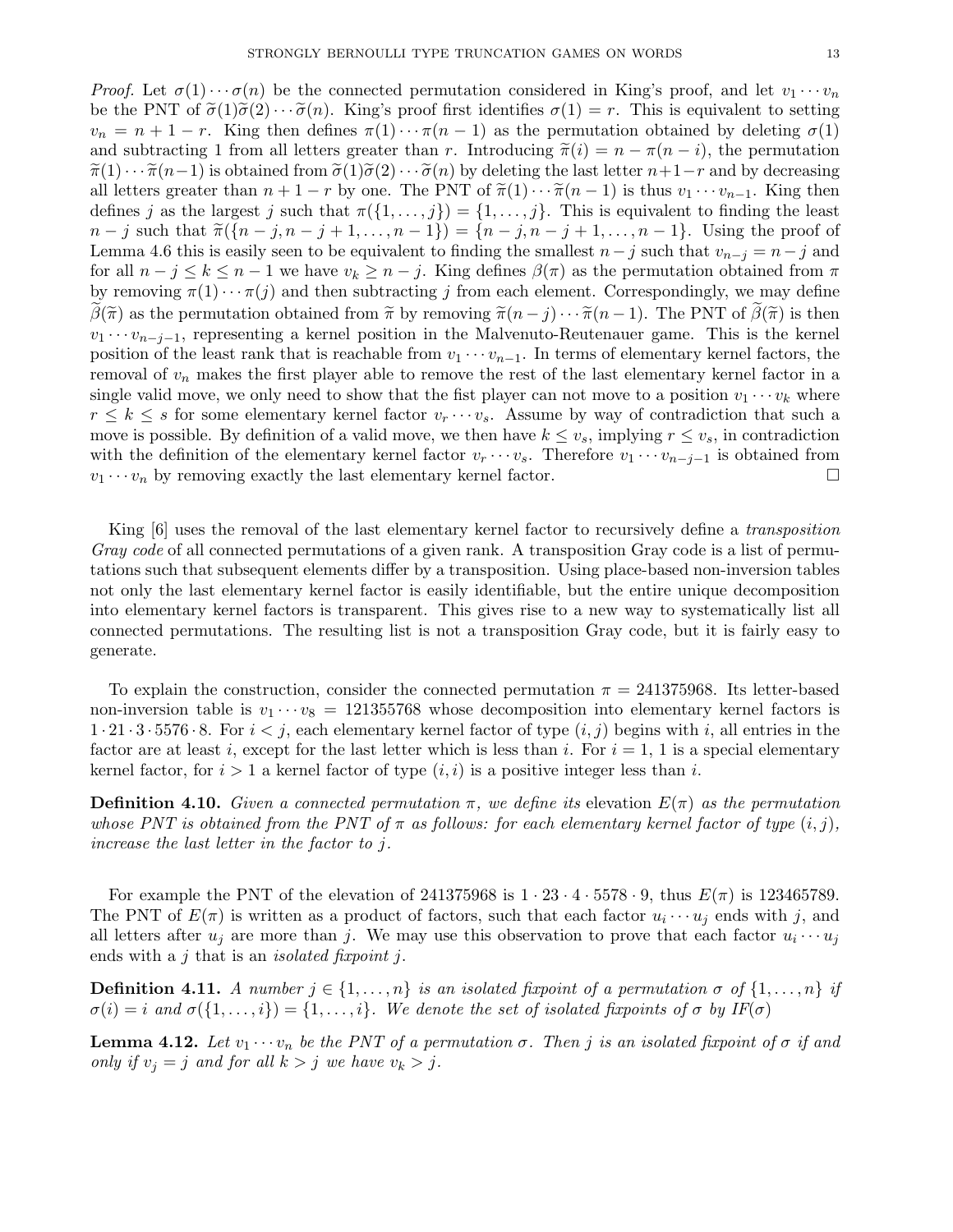In fact, the condition  $\forall j (k > j \implies v_k > j)$  is easily seen to be equivalent to  $\sigma(\{1, \ldots, j\})$  $\{1,\ldots,j\}$ . Assuming this is satisfied, j is a fixpoint of  $\sigma$  if and only if  $v_j = j$ . As a consequence of Lemma 4.12 the last letters of of the elementary kernel factors of the PNT of  $\pi$  mark isolated fixpoints of  $E(\pi)$ . The converse is not necessarily true: in our example 7 is an isolated fixpoint of  $E(\pi)$ , however, no elementary kernel factor of the PNT of  $\pi$  ends with  $v_7$ . On the other hand,  $v_1$  is always a special elementary kernel factor by itself and the last elementary kernel factor must end at  $v_n$ , thus 1 and n must always be isolated fixpoints of  $E(\pi)$ . The numbers 1 and n are also special in the sense that  $i \in \{1, n\}$  is an isolated fixpoint if and only if it is a fixpoint.

**Theorem 4.13.** Let  $\sigma \in S_n$  be a permutation satisfying  $\sigma(1) = 1$  and  $\sigma(n) = n$  and let the isolated fixpoints of  $\sigma$  be  $1 = i_0 < i_1 < \cdots < i_{k+1} = n$ . Then there are exactly  $(i_1 + 1) \cdots (i_k + 1)$  connected permutations  $\pi$  whose elevation is  $\sigma$ .

*Proof.* Assume  $E(\pi) = \sigma$  and the PNT of  $\pi$  is the product of elementary factors of type  $(1, 1)$ ,  $(j_0+1, j_1), (j_1+1, j_2), \ldots, (j_l+1, j_{l+1}),$  where  $1 = j_0 < j_1 < \cdots < j_{l+1} = n$ . As we have seen above,  $\{j_1, \ldots, j_l\}$  must be a subset of  $\{i_1, \ldots, i_k\}$ . This condition is also sufficient since we may decompose the PNT of  $\sigma$  as  $u_1 \cdot (u_{j_0+1} \cdots u_{j_1}) \cdots (u_{j_l+1}, u_{j_{l+1}})$ , and decrease the value of each  $u_{j_t} = j_t$  (where  $t = 1, 2, \ldots, l+1$ ) independently to any number that is at most  $j_{t-1}$ . Note that each  $u_{j_t+1} = j_t+1$ , and the required inequalities for all other  $u_j$  s are automatically satisfied as a consequence of having selected the  $j_t$ s from among the isolated fixpoints. Thus we obtain the PNT of a connected permutation, whose kernel factors are of type  $(1, 1)$ ,  $(j_0 + 1, j_1)$ ,  $(j_1 + 1, j_2)$ , ...,  $(j_l + 1, j_{l+1})$ . Therefore the number of permutations  $\pi$  satisfying  $E(\pi) = \sigma$  is

$$
\sum_{l=0}^{k} \sum_{\{j_1,\ldots,j_l\} \subseteq \{i_1,\ldots,i_k\}} j_1 \cdots j_l = (i_1+1) \cdots (i_k+1).
$$

 $\Box$ 

The proof of Theorem 4.13 suggests a straightforward way to list the PNTs of all connected permutations of rank n:

- (1) List all words  $u_1 \cdots u_n$  satisfying  $u_1 = 1$ ,  $u_n = n$  and  $1 \le u_i \le i$  for all i. These are the PNTs of all permutations of rank  $n$ , of which 1 and  $n$  are fixpoints.
- (2) For each  $u_1 \cdots u_n$ , identify the places of isolated fixpoints by finding all i such that  $u_i = i$  and  $u_k > i$  for all  $k > i$ .
- (3) For each  $u_1 \cdots u_n$  select a subset  $\{j_1, \ldots, j_l\}$  of the set of isolated fixpoints satisfying  $1 < j_1 <$  $\cdots < j_l < n$  and decrease the values of each  $u_{j_t}$ 's to any number in  $\{1, \ldots, j_{t-1}\}$ . Output these as the PNTs of connected permutations.

Steps and (1) and (3) involve nothing more than listing words using some lexicographic order, step (2) may be performed after reading each word once.

As a consequence of Theorem 4.13 we obtain the following formula for the number of connected permutations of rank  $n \geq 2$ :

$$
\kappa_n = \sum_{\substack{\sigma \in S_n \\ \sigma(1)=1, \sigma(n)=n}} \prod_{i \in \text{IF}(\sigma) \setminus \{1,n\}} (i+1).
$$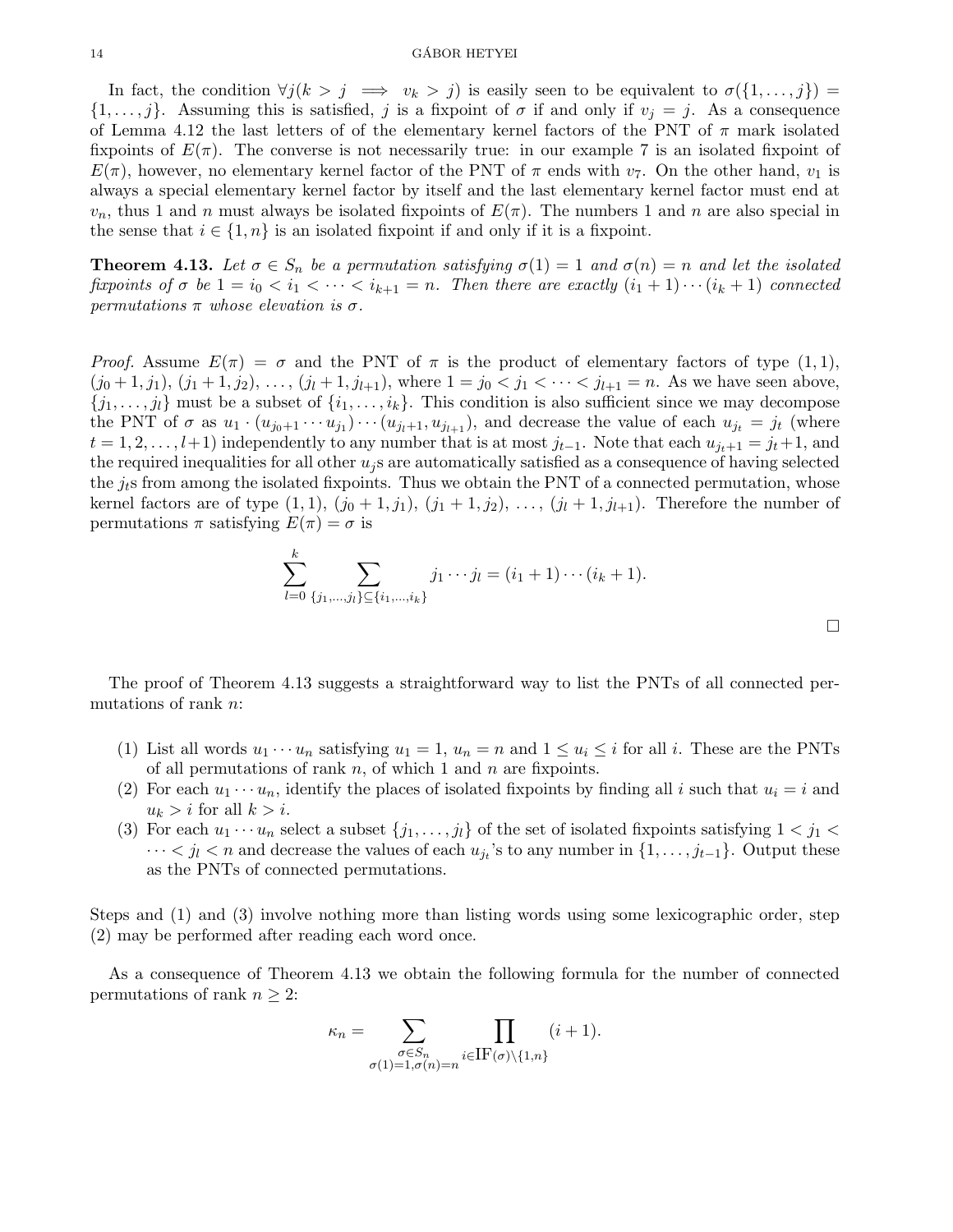After removing the redundant letters  $\sigma(1) = 1$  and  $\sigma(n) = n$  and decreasing all remaining letters by 1, we obtain that

(9) 
$$
\kappa_n = \sum_{\sigma \in S_{n-2}} \prod_{i \in \text{IF}(\sigma)} (i+2) \text{ holds for } n \ge 2.
$$

Equation (9) offers a new combinatorial model for the numbers counting the connected permutations of rank  $n \geq 2$ : it is the total weight of all permutations of rank  $n-2$  using a weighting which assigns the most value to those permutations which have the most isolated fixpoints and are thus in a sense the farthest from being connected.

# 5. THE POLYNOMIAL BERNOULLI GAME OF THE SECOND KIND, INDEXED BY  $x$

This game is defined in [4] on triplets of words  $(u_1 \cdots u_n, v_1 \cdots v_n, w_1 \cdots w_n)$  for  $n \geq 0$  such that  $1 \leq$  $u_i \leq i, 1 \leq v_i \leq i+1$  and  $1 \leq w_i \leq x$  hold for  $i \geq 1$ , furthermore we require  $w_i \leq w_{i+1}$  for all  $i \leq n-1$ . A valid move consists of replacing  $(u_1 \cdots u_n, v_1 \cdots v_n, w_1 \cdots w_n)$  with  $(u_1 \cdots u_m, v_1 \cdots v_m, w_1 \cdots w_m)$ for some  $m \geq 0$  satisfying  $w_{m+1} = w_{m+2} = \cdots = w_n = x$  and  $u_{m+1} < v_j$  for  $j = m+1, \ldots, n$ . Theorem 2.9 is applicable to this game, because of the following isomorphism.

**Lemma 5.1.** Let  $\Lambda = \mathbb{P} \times \mathbb{P} \times \{1, ..., x\}$  where  $x \in \mathbb{P}$ . The polynomial Bernoulli game, indexed by x is isomorphic to the strongly Bernoulli type truncation game, induced by

$$
M := \{(u_1, v_1, x) \cdots (u_n, v_n, x) : u_1 < v_1, \ldots, v_n\}
$$

on the set of positions

$$
P := \{ (u_1, v_1, w_1) \cdots (u_n, v_n, w_n) : 1 \le u_i \le i, 1 \le v_i \le i+1, w_1 \le \cdots \le w_n \}.
$$

This isomorphism is given by sending each triplet  $(u_1 \cdots u_n, v_1 \cdots v_n, w_1 \cdots w_n) \in \mathbb{P}^* \times \mathbb{P}^* \times \{1, \ldots, x\}^*$ into  $(u_1, v_1, w_1) \cdots (u_n, v_n, w_n) \in (\mathbb{P} \times \mathbb{P} \times \{1, \ldots, x\})^*$ .

**Theorem 5.2.** The number  $\kappa_n$  of kernel positions of rank n in the polynomial Bernoulli game of the second kind, indexed by x is

$$
\kappa_n = \sum_{m=0}^{n-1} {x + m - 2 \choose m} m! (m+1)! \sum_{k=0}^{n-m-1} \sum_{m=i_0 < i_1 < \dots < i_{k+1} = n} \prod_{j=0}^k (i_{j+1} - i_j - 1)!^2 {i_{j+1} \choose i_j + 1} {i_{j+1} + 1 \choose i_j} + {x + n - 2 \choose n} n! (n+1)!.
$$

*Proof.* Consider the isomorphic game  $(P, M)$ , given in Lemma 5.1. Since in a valid move all truncated letters  $(u_i, v_i, w_j)$  satisfy  $w_j = x$ , we have to distinguish two types of elementary kernel factors: those which contain a letter  $(u_i, v_i, w_i)$  with  $w_i < x$  and those which do not. If the elementary kernel factor contains a  $(u_i, v_i, w_i)$  with  $w_i < x$ , it must consist of the single letter  $(u_i, v_i, w_i)$ . We call such a factor an elementary kernel factor of type  $(i; w_i)$ . Clearly, their number is

$$
\kappa(i; w_i) = i(i+1),
$$

since  $u_i \in \{1, \ldots, i\}$  and  $v_i \in \{1, \ldots, i+1\}$  may be selected independently. The elementary kernel factors containing only x in their w-component of their letters are similar to the ones considered in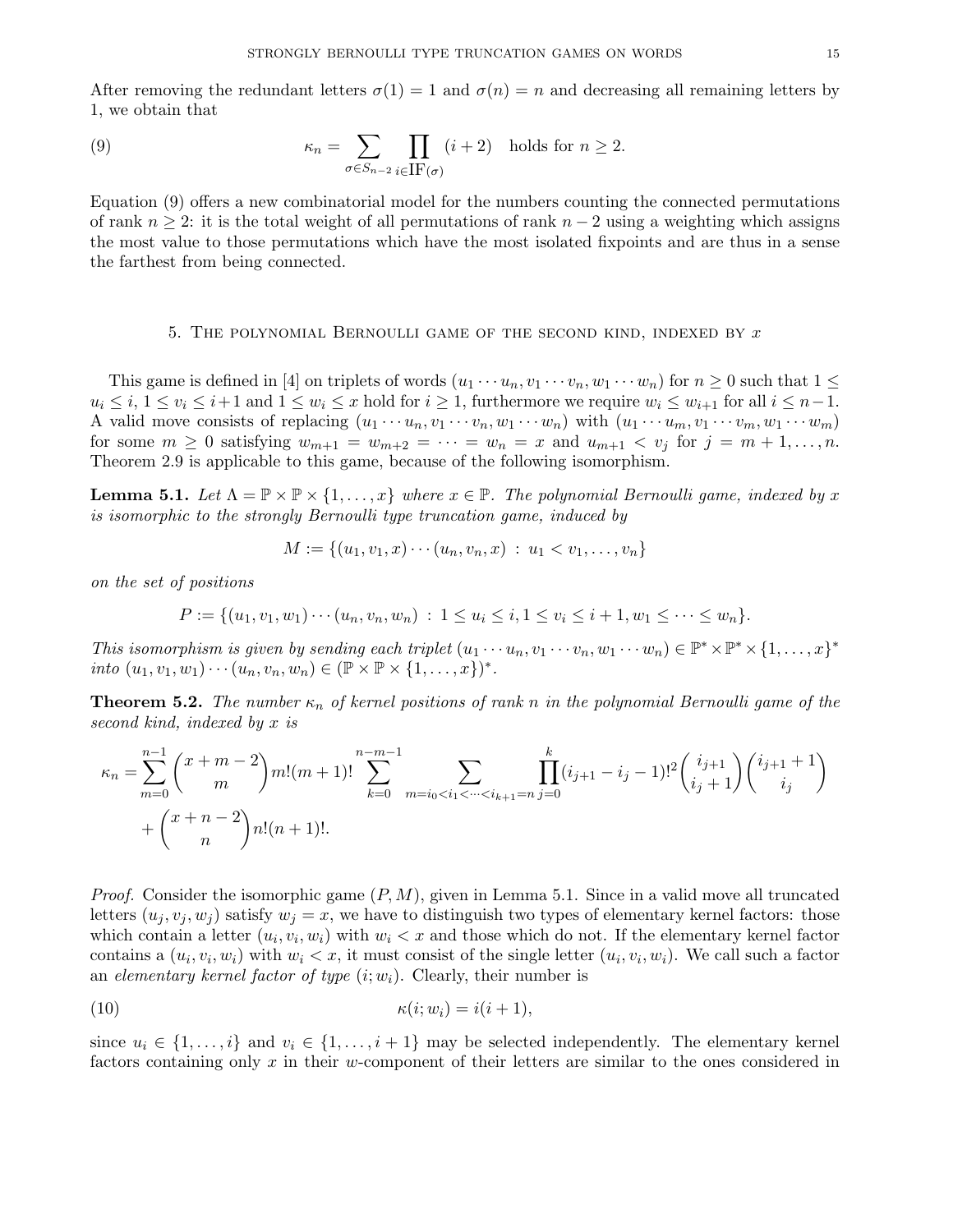Lemma 3.4. We call an elementary kernel factor  $(u_i, v_i, x) \cdots (u_j, v_j, x)$  an elementary kernel factor of type  $(i, j; x)$ . A calculation completely analogous to the one in Lemma 3.5 shows that their number is

(11) 
$$
\kappa(i,j;x) = \sum_{u=1}^{i} u \frac{(j-u)!j!}{(i-u)!i!} = (j-i)!^2 {j \choose i} {j+1 \choose i-1}.
$$

Because of  $w_1 \leq \cdots \leq w_n$ , the factors of type  $(i; w_i)$  must precede the factors of type  $(i, j; x)$ . Thus we obtain

$$
\kappa_n = \sum_{m=0}^{n-1} \sum_{1 \le w_1 \le \dots \le w_m \le x-1} \prod_{i=1}^m \kappa(i; w_i) \sum_{k=0}^{n-m-1} \sum_{m=i_0 < i_1 < \dots < i_{k+1}=n} \prod_{j=0}^k \kappa(i_j+1, i_{j+1}; x) + \sum_{1 \le w_1 \le \dots \le w_n \le x-1} \prod_{i=1}^n \kappa(i; w_i)
$$

The statement now follows from (10), (11), from  $\prod_{i=1}^{m} i(i + 1) = m!(m + 1)!$ , and from the fact that the number of words  $w_1 \cdots w_m$  satisfying  $1 \leq w_1 \leq \cdots w_m \leq x-1$  is

$$
\left( \binom{x-1}{m} \right) = \binom{x+m-2}{m}.
$$

We already know [4, Theorem 4.2] that we also have

$$
\kappa_n = (-1)^n (n+1)! b_n(-x)
$$

for all positive integer  $x$ . Since two polynomial functions are equal if their agree for infinitely many substitutions, we obtain a valid expansion of the polynomial  $(-1)^n(n+1)!b_n(-x)$ . Substituting  $-x$ into x and rearranging yields the expansion of  $b_n(x)$  in the basis  $\{ {x_n^{-1}} \}$  $\binom{+1}{n}$  :  $n \geq 0$ .

Corollary 5.3. Introducing  $c_{n,n} = n!$  and

$$
c_{n,m} = \frac{(-1)^{n-m}m!(m+1)!}{(n+1)!} \sum_{k=0}^{n-m-1} \sum_{m=i_0 < i_1 < \dots < i_{k+1}=n} \prod_{j=0}^k (i_{j+1} - i_j - 1)!^2 \binom{i_{j+1}}{i_j+1} \binom{i_{j+1}+1}{i_j}
$$

for  $0 \leq m < n$ , we have

$$
b_n(x) = \sum_{m=0}^n c_{n,m} \binom{x+1}{m}.
$$

**Example 5.4.** For  $n = 2$ , Corollary 5.3 gives

$$
b_2(x) = \frac{0!1!}{3!} \left( 1!^2 \binom{2}{1} \binom{3}{0} + 0!^2 \binom{1}{1} \binom{2}{0} 0!^2 \binom{2}{1} \binom{3}{1} \right) - \frac{1!2!}{3!} \binom{x+1}{1} 0!^2 \binom{2}{2} \binom{3}{1} + \binom{x+1}{2} 2! \\
= \frac{5}{6} - (x+1) + (x+1)x = x^2 - \frac{1}{6}.
$$

Thus  $b_2(x)/2! = x^2/2 - 1/12$  which agrees with the formula given in [5, §92].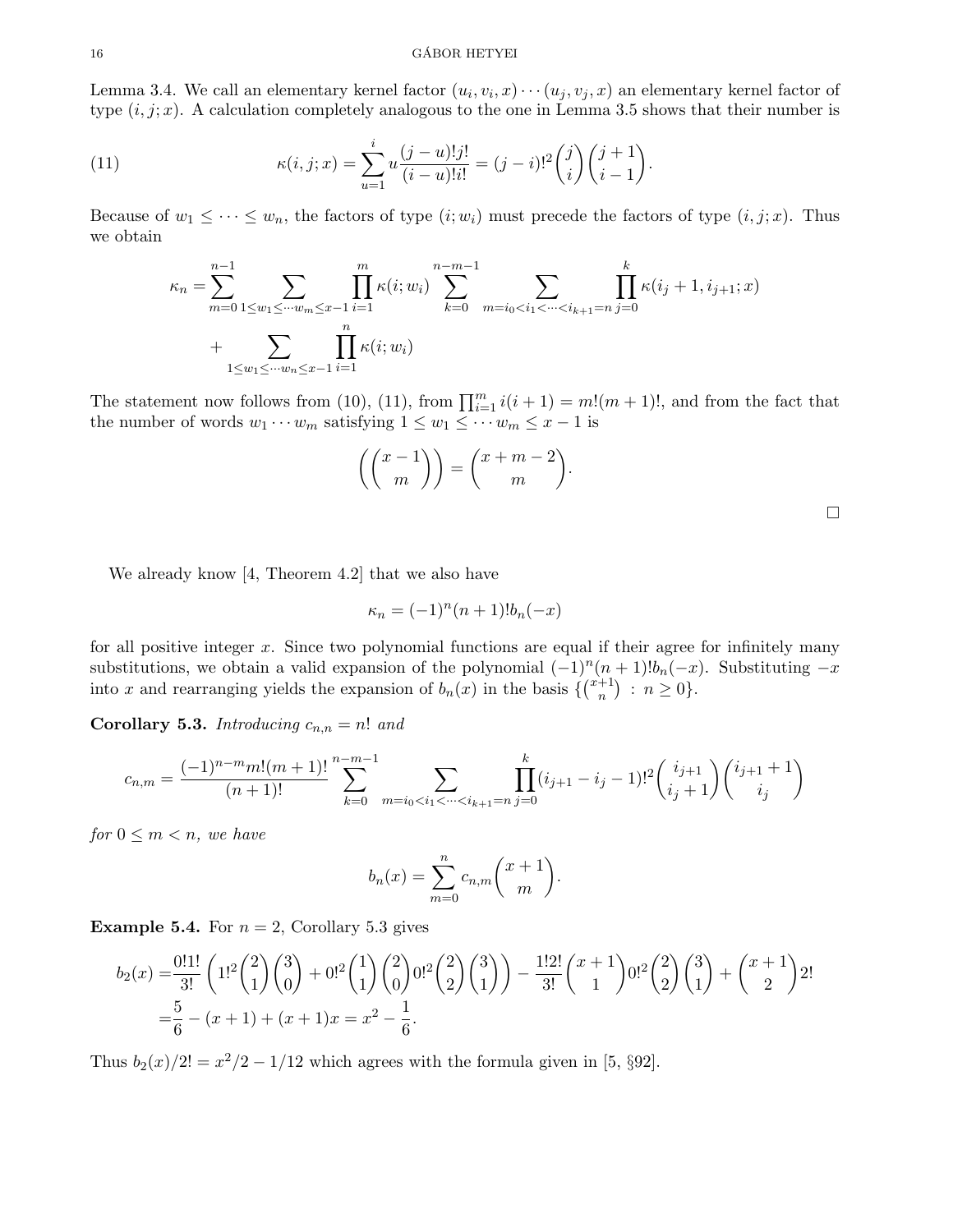We may also obtain a new formula for the Bernoulli numbers of the second kind by substituting  $x = 0$  into Corollary 5.3. We obtain  $b_n = c_{n,0} + c_{n,1}$ , i.e.,

(12)  

$$
b_n = \frac{(-1)^n}{(n+1)!} \sum_{k=0}^{n-1} \sum_{0=i_0 < i_1 < \dots < i_{k+1}=n} \prod_{j=0}^k (i_{j+1} - i_j - 1)!^2 \binom{i_{j+1}}{i_j+1} \binom{i_{j+1}+1}{i_j} \\
+ \frac{(-1)^{n-1} \cdot 2}{(n+1)!} \sum_{k=0}^{n-2} \sum_{1=i_0 < i_1 < \dots < i_{k+1}=n} \prod_{j=0}^k (i_{j+1} - i_j - 1)!^2 \binom{i_{j+1}}{i_j+1} \binom{i_{j+1}+1}{i_j} \\
+ \frac{(-1)^{n-1} \cdot 2}{(n+1)!} \sum_{k=0}^{n-2} \sum_{1=i_0 < i_1 < \dots < i_{k+1}=n} \prod_{j=0}^k (i_{j+1} - i_j - 1)!^2 \binom{i_{j+1}}{i_j+1} \binom{i_{j+1}+1}{i_j} \\
+ \frac{(-1)^{n-1} \cdot 2}{(n+1)!} \sum_{k=0}^{n-2} \sum_{1=i_0 < i_1 < \dots < i_{k+1}=n} \binom{i_{j+1}}{i_j} \binom{i_{j+1}}{i_j+1} \binom{i_{j+1}+1}{i_j} \\
+ \frac{(-1)^{n-1} \cdot 2}{(n+1)!} \sum_{k=0}^{n-2} \sum_{1=i_0 < i_1 < \dots < i_{k+1}=n} \binom{i_{j+1}}{i_j} \binom{i_{j+1}+1}{i_j} \binom{i_{j+1}+1}{i_j} \\
+ \frac{(-1)^{n-1} \cdot 2}{(n+1)!} \sum_{k=0}^{n-2} \sum_{1=i_0 < i_1 < \dots < i_{k+1}=n} \binom{i_{j+1}+1}{i_j} \binom{i_{j+1}+1}{i_j} \binom{i_{j+1}+1}{i_j} \\
+ \frac{(-1)^{n-1} \cdot 2}{(n+1)!} \sum_{k=0}^{n-2} \sum_{1=i_0 < i_1 < \dots < i_{k+1}=n} \binom{i_{j+1}+
$$

for  $n \geq 2$ .

# 6. The flat Bernoulli game

This game is defined in [4] on words  $u_1 \cdots u_n$  for  $n \geq 0$  such that each  $u_i \in \mathbb{P}$  satisfies  $1 \leq u_i \leq i$ . A valid move consists of replacing  $u_1 \cdots u_n$  with  $u_1 \cdots u_m$  if  $m \ge 1$  and  $u_{m+1} < u_j$  holds for all  $j > m+1$ . Just like in Section 3, we may define a *reduced variant* by deleting the redundant letter  $u_1$ . This variant is clearly a strongly Bernoulli type truncation game, induced by  $M = \{u_1 \cdots u_n : u_1 < u_2, \ldots, u_n\}$ on the set of valid positions.

**Theorem 6.1.** For  $n \geq 2$ , the number  $\kappa_n$  of kernel positions of rank n in the flat Bernoulli game is

$$
\kappa_n = \sum_{k=0}^{\lfloor (n-3)/2 \rfloor} \sum_{\substack{1=i_0 < i_1 < \dots < i_{k+1} = n \\ i_{j+1}-i_j \ge 2}} \prod_{j=0}^k (i_{j+1}-i_j-2)! \binom{i_{j+1}}{i_j}.
$$

*Proof.* Just like in the proof of Theorem 4.7, we may consider the redundant letter  $u_1 = 1$ , as a "special elementary kernel factor of type  $(1,1)$ " and set  $\kappa(1,1) = 1$ . For  $2 \le i \le j$ , let  $\kappa(i,j)$  be the number of elementary kernel factors  $u_i \cdots u_j$  of type  $(i, j)$ . A calculation completely analogous to the one in Lemma 3.5 shows

(13) 
$$
\kappa(i,j) = \sum_{u=1}^{i} u \frac{(j-1-u)!}{(j-1-i)!} = (j-1-i)! \binom{j}{i-1}.
$$

Note that for  $i \geq 2$  there is no elementary kernel factor of type  $(i, i)$  since removing the last letter only is always a valid move, provided at least one letter is left. The statement now follows from Eq. (13) and the obvious formula

$$
\kappa_n = \kappa(1,1) \cdot \sum_{k=0}^{\lfloor (n-3)/2 \rfloor} \sum_{\substack{1=i_0 < i_1 < \dots < i_{k+1} = n \\ i_{j+1}-i_j \ge 2}} \prod_{j=0}^k \kappa(i_j+1, i_{j+1}).
$$

Introducing  $m_j := i_j - i_{j-1} - 1$  for  $j \ge 1$  and shifting the index k by 1, we may rewrite the equation in Theorem 6.1 as

(14) 
$$
\kappa_n = n \cdot \sum_{k=1}^{\lfloor (n-1)/2 \rfloor} \sum_{\substack{m_1 + \cdots m_k = n-1 \\ m_1, \ldots, m_k \ge 2}} {n-1 \choose m_1, \ldots, m_k} (m_1 - 2)! \cdots (m_k - 2)!.
$$

A more direct proof of this equation follows from Corollary 6.5 below.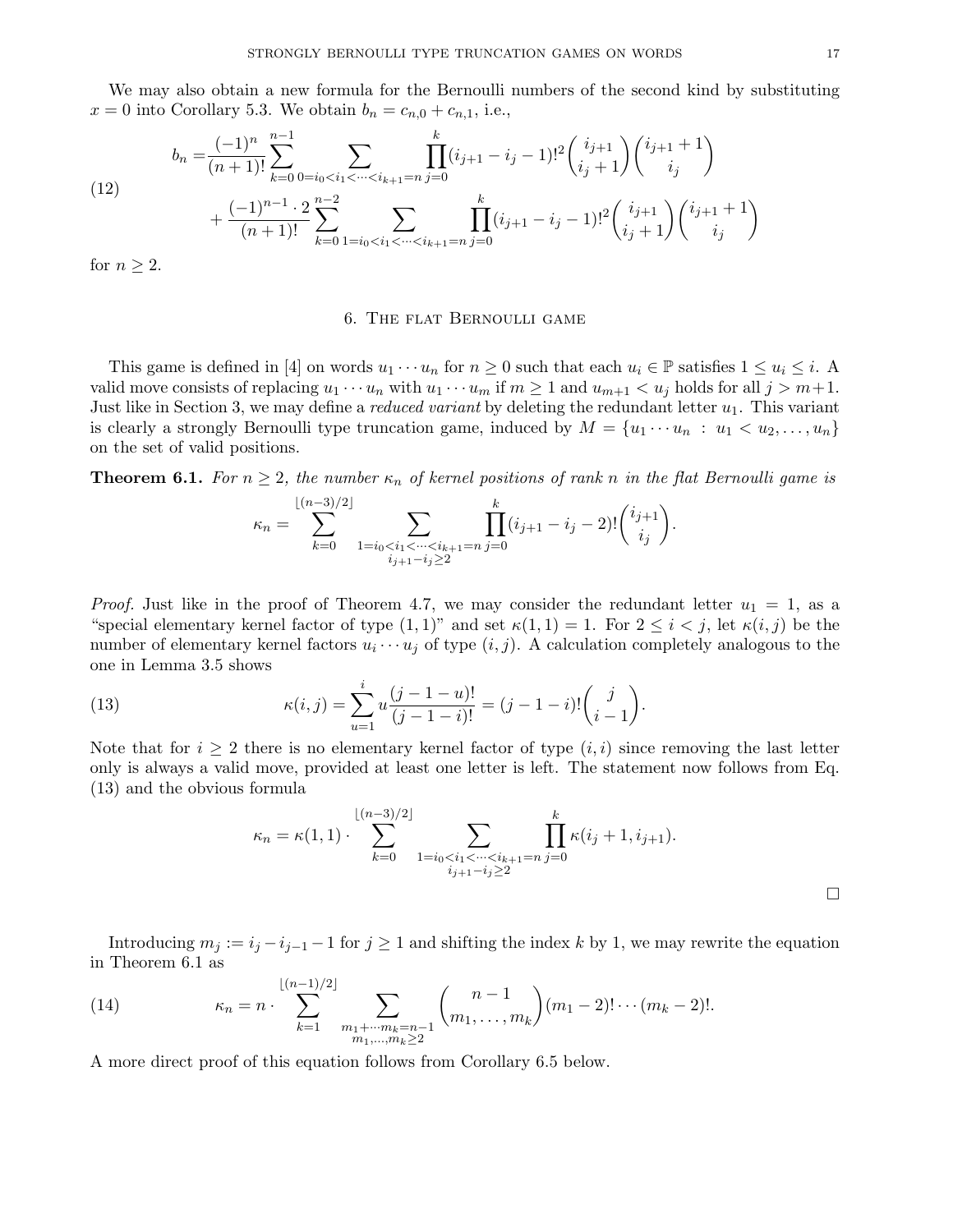**Example 6.2.** For  $n = 5$ , (14) yields

$$
\kappa_5 = 5\left(\binom{4}{4}2! + \binom{4}{2,2}0!0! \right) = 40.
$$

Thus  $\kappa_5/5! = 1/3$  which agrees with the number given in [4, Table 1].

We already know [4, Proposition 7.3] that the exponential generating function of the numbers  $\kappa_n$  is

(15) 
$$
\sum_{n=1}^{\infty} \frac{\kappa_n}{n!} t^n = \frac{t}{(1-t)(1-\ln(1-t))}.
$$

Just like in Section 4, we may use place-based non-inversion tables to find a permutation enumeration model for for the numbers  $\kappa_n$ .

**Lemma 6.3.** Let  $u_1 \cdots u_n$  be the PNT of a permutation  $\pi \in S_n$ . Then, for all  $i < j$ ,  $\pi(i) < \pi(j)$ implies  $u_i < u_j$ . The following partial converse is also true:  $u_i < u_{i+1}, \ldots, u_j$  implies  $\pi(i) < \pi(i + 1)$  $1), \ldots, p(j).$ 

Proof. If  $\pi(i) < \pi(j)$  then the set  $\{k < i : \pi(k) < \pi(i)\}$  is a proper subset of  $\{k < j : \pi(k) < \pi(j)\}$ (the index i belongs only to the second subset). Thus  $u_i < u_j$ . The converse may be shown by induction on  $j-i$ . For  $j = i+1$ ,  $\pi(i) > \pi(i+1)$  implies that the set  $\{k < i+1 : \pi(k) < \pi(i+1)\}$ is a subset of  $\{k < i : \pi(k) < \pi(i)\}\$ , thus  $u_i \geq u_{i+1}$ . Therefore  $u_i < u_{i+1}$  implies  $\pi(i) < \pi(i+1)$ . Assume now that  $u_i \leq u_{i+1}, \ldots, u_j$  holds and that we have already shown  $\pi(i) < \pi(i+1), \ldots, p(j-1)$ . Assume, by way of contradiction, that  $\pi(i) > \pi(j)$  holds. Then there is no k satisfying  $i < k < j$  and  $\pi(k) < \pi(j)$  thus  $\{k < j : \pi(k) < \pi(j)\}$  is a subset of  $\{k < i : \pi(k) < \pi(i)\}$ , implying  $u_i \geq u_j$ , a contradiction. Therefore we obtain  $\pi(i) < \pi(j)$ .

**Corollary 6.4.** Let  $u_1 \cdots u_n$  be the PNT of a permutation  $\pi \in S_n$ . Then  $u_i \cdots u_j$  satisfies  $u_i <$  $u_{i+1}, \ldots, u_{j-1}$  and  $u_i \geq u_j$  if and only if  $\pi(j) < \pi(i) < \pi(i+1), \ldots, \pi(j-1)$  holds.

**Corollary 6.5.** Let  $u_1 \cdots u_n$  be the PNT of a permutation  $\pi \in S_n$ . Then  $u_1 \cdots u_n$  is a kernel position in the flat Bernoulli game, if and only if there exist a set of indices  $1 = i_0 < i_1 < \cdots < i_{k+1} = n$  such that for each  $j \in \{0, ..., k\}$  we have  $\pi(i_{j+1}) < \pi(i_j + 1) < \pi(i_j + 2), \pi(i_j + 3), \ldots, \pi(i_{j+1} - 1)$ .

Eq. (14) also follows from Corollary 6.5. In fact, there are n ways to select  $\pi(1)$ . Then, introducing  $m_j := i_j - i_{j-1} - 1$  for  $j \geq 1$ , we have  ${n-1 \choose m_1, ..., n_m}$  $\binom{n-1}{m_1,\dots,m_k}$  ways to select the partitioning

$$
\{1,\ldots,n\} \setminus \pi(1) = \biguplus_{j=0}^k \pi (\{i_j+1,\ldots,i_{j+1}\})
$$

and, for each j there are  $(i_{j+1} - i_j - 2)! = (m_j - 2)!$  ways to select the partial permutation  $\pi(i_j +$  $1)\cdots \pi(i_{j+1})$ . Both Eq. (14) and Corollary 6.5 suggest looking at the numbers

(16) 
$$
K_n = \kappa_{n+1}/(n+1) = \sum_{k=1}^{\lfloor n/2 \rfloor} \sum_{\substack{m_1 + \cdots m_k = n \\ m_1, \ldots, m_k \ge 2}} {n \choose m_1, \ldots, m_k} (m_1 - 2)! \cdots (m_k - 2)! \text{ for } n \ge 0.
$$

It is easy to check the following statement.

**Proposition 6.6.**  $K_n$  is the number of kernel positions of rank n in the exception-free variant of the flat Bernoulli game, where removing the entire word if  $u_1 < u_2, \ldots, u_n$  is also a valid move, and the empty word is a valid position.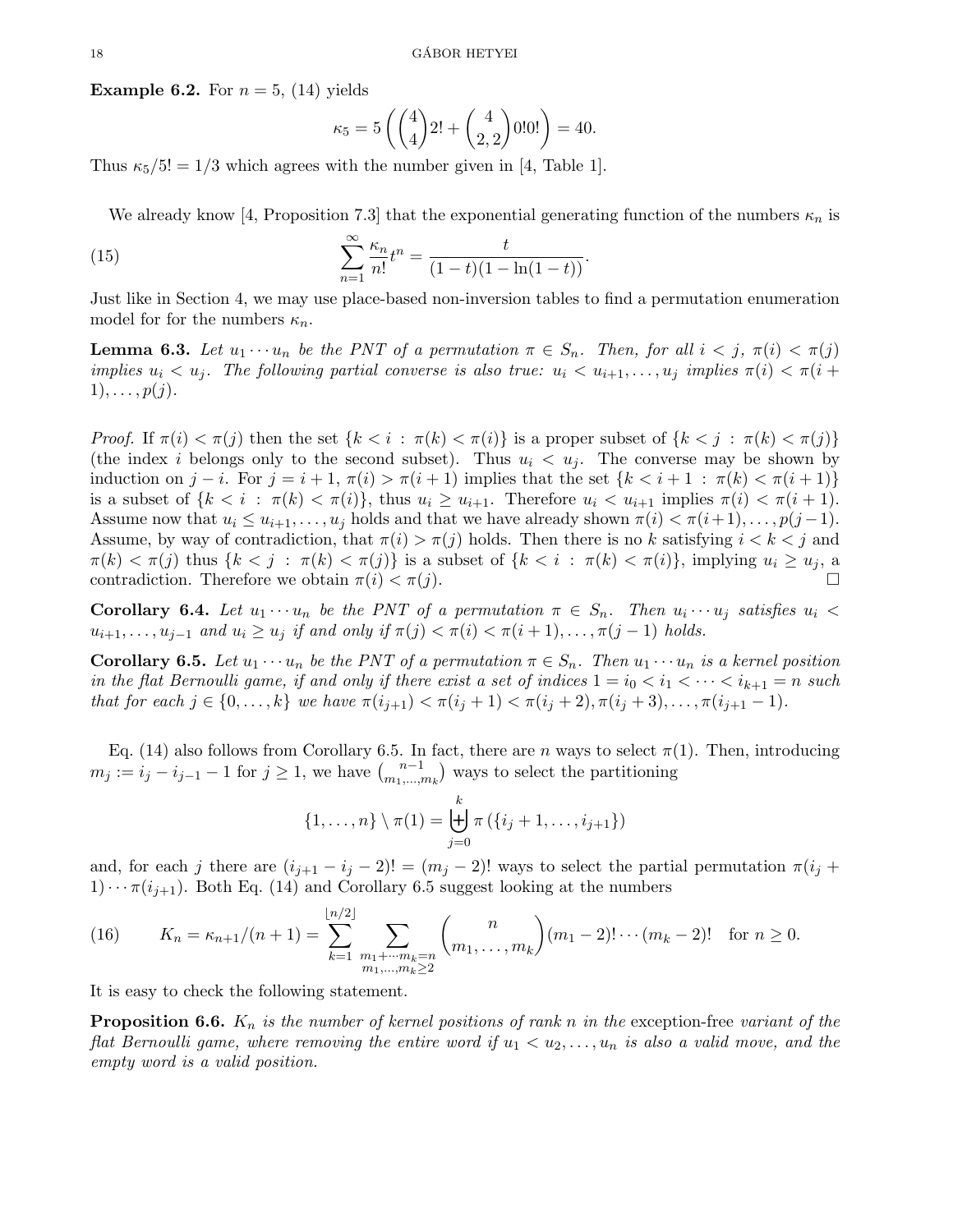Corollary 6.5 may be rephrased as follows.

**Corollary 6.7.**  $K_n$  is the number of those permutations  $\pi \in S_n$  for which there exist a set of indices  $0 = i_0 < i_1 < \cdots < i_{k+1} = n$  such that for each  $j \in \{0, \ldots, k\}$  we have  $\pi(i_{j+1}) < \pi(i_j + 1)$  $\pi(i_j+2), \pi(i_j+3), \ldots, \pi(i_{j+1}-1).$ 

The generating function of the numbers  $K_n$  is

(17) 
$$
\sum_{n=0}^{\infty} \frac{K_n}{n!} t^n = \frac{1}{(1-t)(1-\ln(1-t))}.
$$

This formula may be derived not only from  $K_n = \kappa_{n+1}/(n+1)$  and (15), but also from from Corollary 6.7 and the compositional formula for exponential generating functions [13, Thm. 5.5.4]. We only need to observe that

$$
\frac{1}{(1-t)(1-\ln(1-t))} = \frac{1}{1-t} \circ (t + (1-t)\ln(1-t)),
$$

where

$$
\frac{1}{1-t} = \sum_{n=0}^{\infty} \frac{n! t^n}{n!}
$$

is the exponential generating function of linear orders, whereas

$$
t + (1 - t)\ln(1 - t) = -t\ln(1 - t) - (-\ln(1 - t - t)) = \sum_{n=1}^{\infty} \frac{t^{n+1}}{n} - \sum_{n=2}^{\infty} \frac{t^n}{n} = \sum_{n=2}^{\infty} \frac{(n-2)!t^n}{n!}
$$

is the exponential generating function of linear orders of  $\{1, \ldots, n\}$ , listing 1 last and 2 first.

By taking the antiderivative on both sides of (17) we obtain

$$
\sum_{n=0}^{\infty} \frac{K_n}{(n+1)!} t^{n+1} = \int \frac{1}{(1-t)(1-\ln(1-t))} dt = \ln(1-\ln(1-t)) + K_{-1}.
$$

Introducing  $K_{-1} := 0$ , the numbers  $K_{-1}, K_0, K_1, \ldots$  are listed as sequence A089064 in the On-Line Encyclopedia of Integer Sequences [10]. There we may also find the formula

(18) 
$$
K_n = (-1)^n \sum_{k=1}^{n+1} s(n+1,k) \cdot (k-1)!
$$

expressing them in terms of the Stirling numbers of the first kind. Using the well-known formulas

$$
\sum_{k=1}^{n} s(n+1,k)x^{k} = x(x-1)\cdots(x-n) \text{ and } n! = \int_{0}^{\infty} x^{n}e^{-x} dx,
$$

Eq. (18) is equivalent to

(19) 
$$
K_n = (-1)^n \int_0^\infty (x-1) \cdots (x-n) e^{-x} dx.
$$

This formula may be directly verified by substituting it into the left hand side of (17) and obtaining

$$
\int_0^\infty e^{-x} \sum_{n=0}^\infty {x-1 \choose n} (-t)^n dx = \int_0^\infty e^{-x} (1-t)^{x-1} dx = \frac{1}{(1-t)(1-\ln(1-t))}.
$$

We conclude this section with an intriguing conjecture. By inspection of (15) and (17) we obtain the following formula.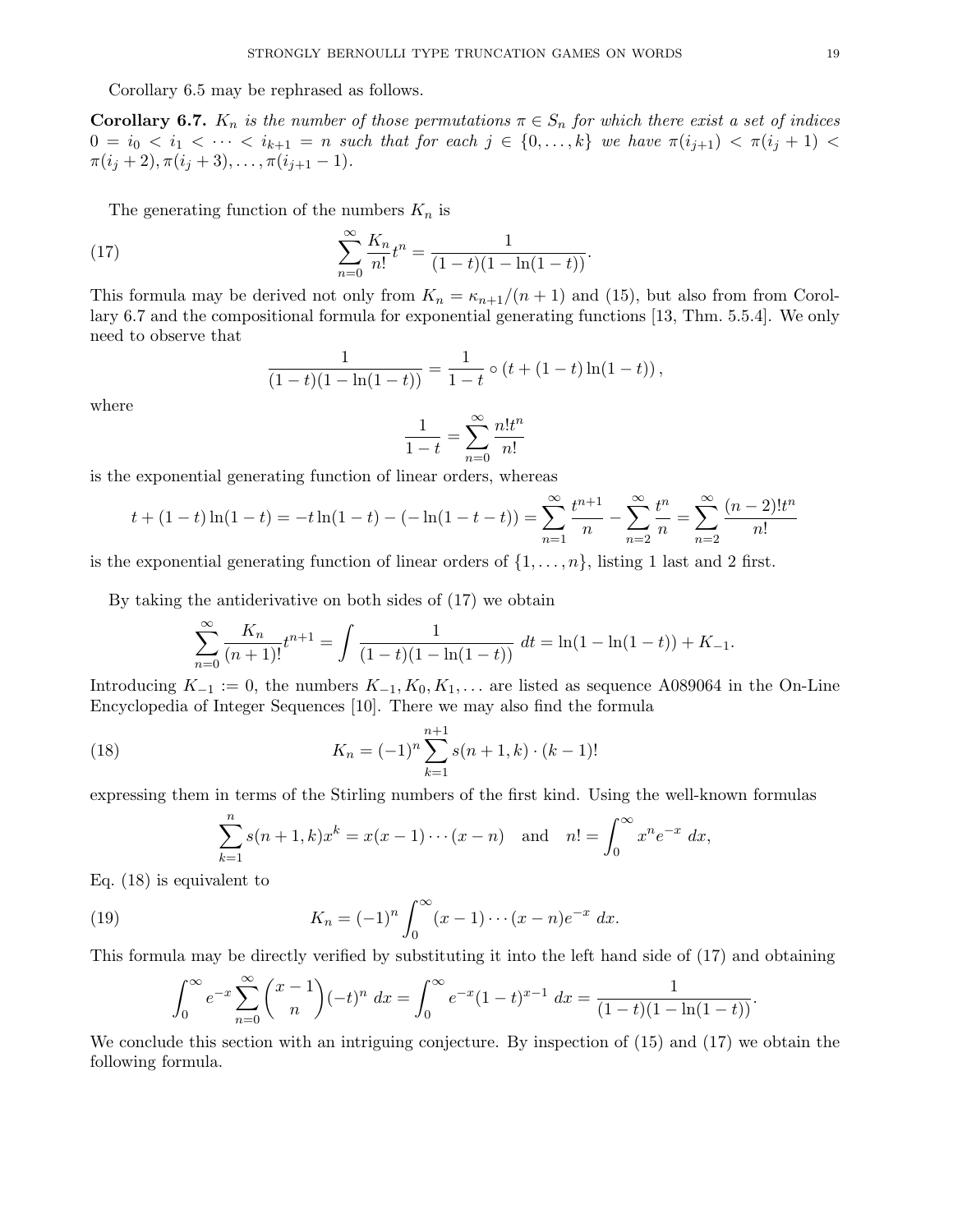**Lemma 6.8.** For  $n \geq 1$ ,

$$
a_n := (-1)^n \frac{(\kappa_{n+1} - (n+1) \cdot \kappa_n)}{n+1} = (-1)^n (K_n - n \cdot K_{n-1})
$$

is the coefficient of  $t^n/n!$  in  $1/(1 - \ln(1 + t)).$ 

The numbers  $a_0, a_1, \ldots$  are listed as sequence A006252 in the On-Line Encyclopedia of Integer Sequences [10]. The first 11 entries are positive, then  $a_{12} = -519312$  is negative, the subsequent entries seem to have alternating signs. The conjecture that this alternation continues indefinitely, may be rephrased as follows.

**Conjecture 6.9.** For  $n \ge 12$  we have  $n \cdot \kappa_{n-1} > \kappa_n$ . Equivalently,  $n \cdot K_{n-1} > K_n$  holds for  $n \ge 11$ .

We may call Conjecture 6.9 the *novice's chance*. Imagine that the first player asks a novice friend to replace him or her for just the first move in a flat Bernoulli game starting from a random position of rank  $n \geq 12$ . If Conjecture 6.9 is correct then novice could simply remove the last letter, because the number of nonkernel positions in which this is the first move of the first player's winning strategy still exceeds the number of all kernel positions. We should note that for the original Bernoulli game a novice has no such chance. In that game the removal of a single letter at the end of both words is not always be a valid move, but we could advise our novice to remove the last letters at the end of both words if this is a valid move and make a random valid move otherwise. Our novice would have a chance if

$$
\kappa_{n-1} \cdot \binom{n^2 - \binom{n-1}{2}}{n} = \kappa_{n-1} \cdot \binom{n+1}{2} \ge \kappa_n
$$

was true for all large *n*. However, it is known [5,  $\S 93$ ] that we have

(20) 
$$
\frac{n-2}{n} \left| \frac{b_{n-1}}{(n-1)!} \right| < \left| \frac{b_n}{n!} \right| < \frac{n-1}{n} \left| \frac{b_{n-1}}{(n-1)!} \right|, \text{ implying}
$$

$$
(n-2)(n+1)\kappa_{n-1} < \kappa_n < (n-1)(n+1)\kappa_{n-1}.
$$

On the page of A006252 in [10] we find that the coefficient of  $t^n/n!$  in  $1/(1 - \ln(1 + t))$  is

(21) 
$$
\frac{(-1)^n(\kappa_{n+1} - (n+1) \cdot \kappa_n)}{n+1} = (-1)^n (K_n - n \cdot K_{n-1}) = \sum_{k=0}^n s(n,k)k!
$$

Equivalently,

(22) 
$$
\frac{(-1)^n(\kappa_{n+1} - (n+1) \cdot \kappa_n)}{n+1} = (-1)^n (K_n - n \cdot K_{n-1}) = \int_0^\infty x(x-1) \cdots (x-n+1) e^{-x} dx.
$$

Equations (21) and (22) may be verified the same way as the analogous formulas (18) and (19). Therefore we may rewrite Conjecture 6.9 as follows:

(23) 
$$
(-1)^n \int_0^\infty x(x-1)\cdots(x-n+1)e^{-x} dx > 0 \text{ holds for } n \ge 11.
$$

This form indicates well the complication that arises, compared to the original Bernoulli game. To prove (20), Jordan [5, §93] uses the formula

$$
\frac{b_n}{n!} = \int_0^1 \binom{x}{n} \, dx
$$

and is able to use the mean value theorem to compare  $b_n/n!$  with  $b_{n+1}/(n+1)!$ , because the function  $\binom{x}{x}$  $\binom{x}{n}$  does not change sign on the interval  $(0, 1)$ . Proving Equation (23) is equivalent to a similar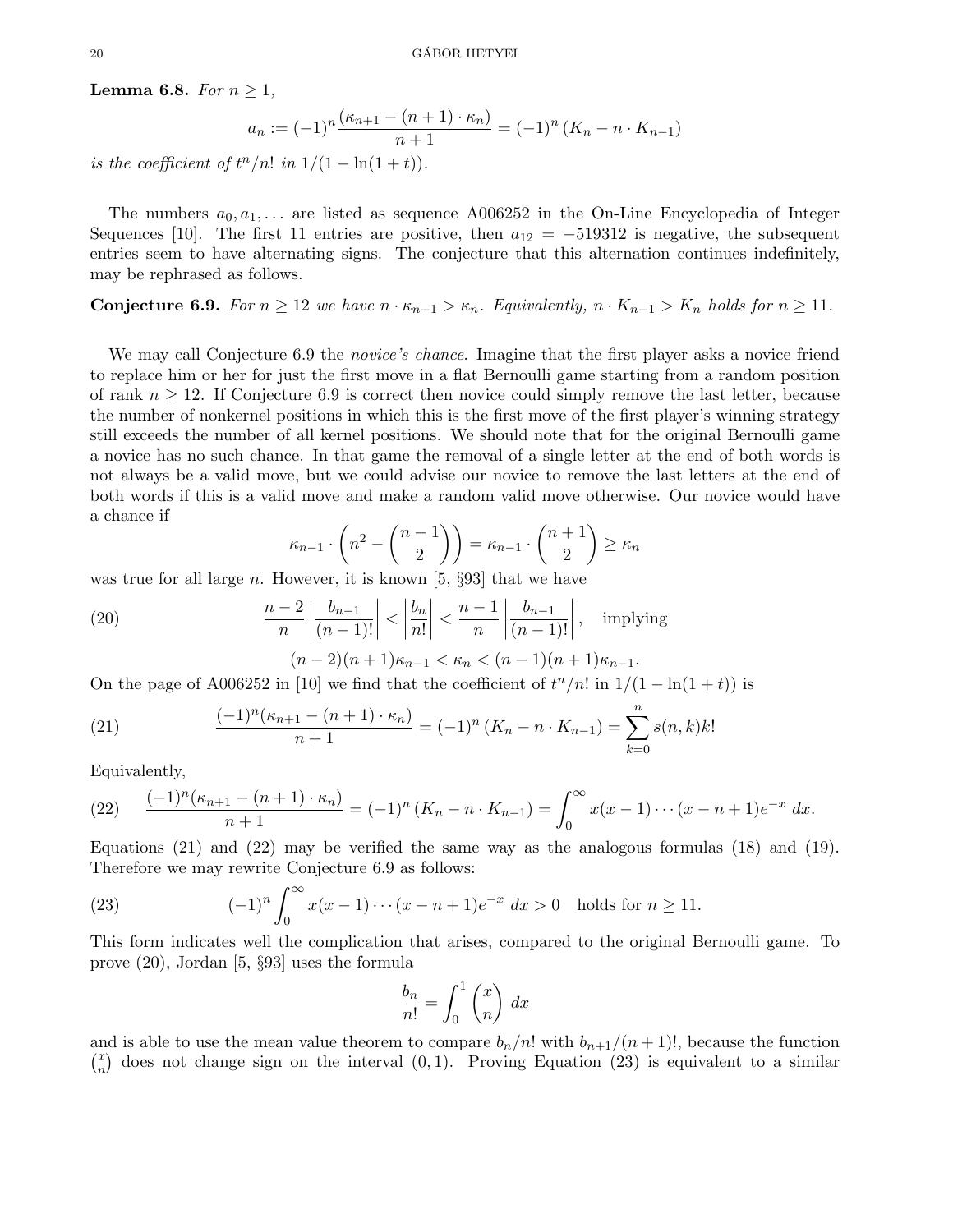estimate of the change of the integral  $(-1)^n \int_0^\infty (x-1) \cdots (x-n) e^{-x} dx$  as we increase n, however, this integrand does change the sign several times on the interval  $(0, \infty)$ .

# 7. Concluding remarks

Conjecture 6.9, if true, would be an intriguing example of a sequence "finding its correct signature pattern" after a relatively long "exceptional initial segment". Many such examples seem to exist in analysis, and it is perhaps time for combinatorialists to start developing a method of proving some of them.

Some of the most interesting questions arising in connection with this paper seem to be related to the Malvenuto-Reutenauer game, presented in Section 4. The fact that our decomposition into elementary kernel factors is bijectively equivalent to King's [6] construction raises the suspicion that this decomposition may also have an algebraic importance beyond the combinatorial one. This suspicion is underscored by the fact that the correspondence between our decomposition and King's is via some modified inversion table, whereas Aguiar and Sottile [1] highlight the importance of the weak order to the structure of the Malvenuto-Reutenauer Hopf algebra, first pointed out by Loday and Ronco [7]. The weak order is based on comparing the sets of inversions of two permutations. Depending the way we choose the basis of the self-dual Malvenuto-Reutenauer Hopf algebra, expressing one of the product and coproduct seems easy in terms of place-based non-inversion tables, whereas the other seems very difficult. If we choose the representation considered by Poirier and Reutenauer [11] where connected permutations form the free algebra basis then the product of two permutations is easily expressed in terms of PNTs, thus the elementary kernel factor decomposition might indicate the presence of a larger algebra "looming on the horizon" in which the multiplicative indecomposables of the Malvenuto-Reutenauer Hopf algebra become decomposable.

We should also mention that the decomposition that is equivalent to the removal of the last elementary kernel factor is only the first phase in King's construction [6], a lot of hard work is done afterwards to find the transposition Gray code, while recursing on these reduction steps. Our presentation allows to better visualize King's entire "rough" decomposition "at once" and thus may be suitable to attack the open question of finding an adjacent transposition Gray code.

Finally, the degenerate Bernoulli game indexed with  $(p, q)$  [4,  $\S6$ ] can also be shown to be isomorphic to a strongly Bernoulli type truncation game. For this game, the number of kernel positions of rank n is  $(-q)^n(n+1)!\beta_n(p/q,0)$  [4, Thm. 6.2], where  $\beta_n(p/q)$  is a degenerate Bernoulli number. We leave the detailed analysis of this game to a future occasion.

#### Acknowledgements

This work was completed while the author was on reassignment of duties sponsored by the University of North Carolina at Charlotte.

#### **REFERENCES**

- [1] M. Aguiar and F. Sottile, Structure of the Malvenuto-Reutenauer Hopf algebra of permutations, Adv. Math. 191 (2005), 225–275.
- [2] Sur les coefficients de l'inverse de la série formelle  $\sum n!t^n$ , Comptes Rend. Acad. Sci. Paris A275 (1972), 569-572.